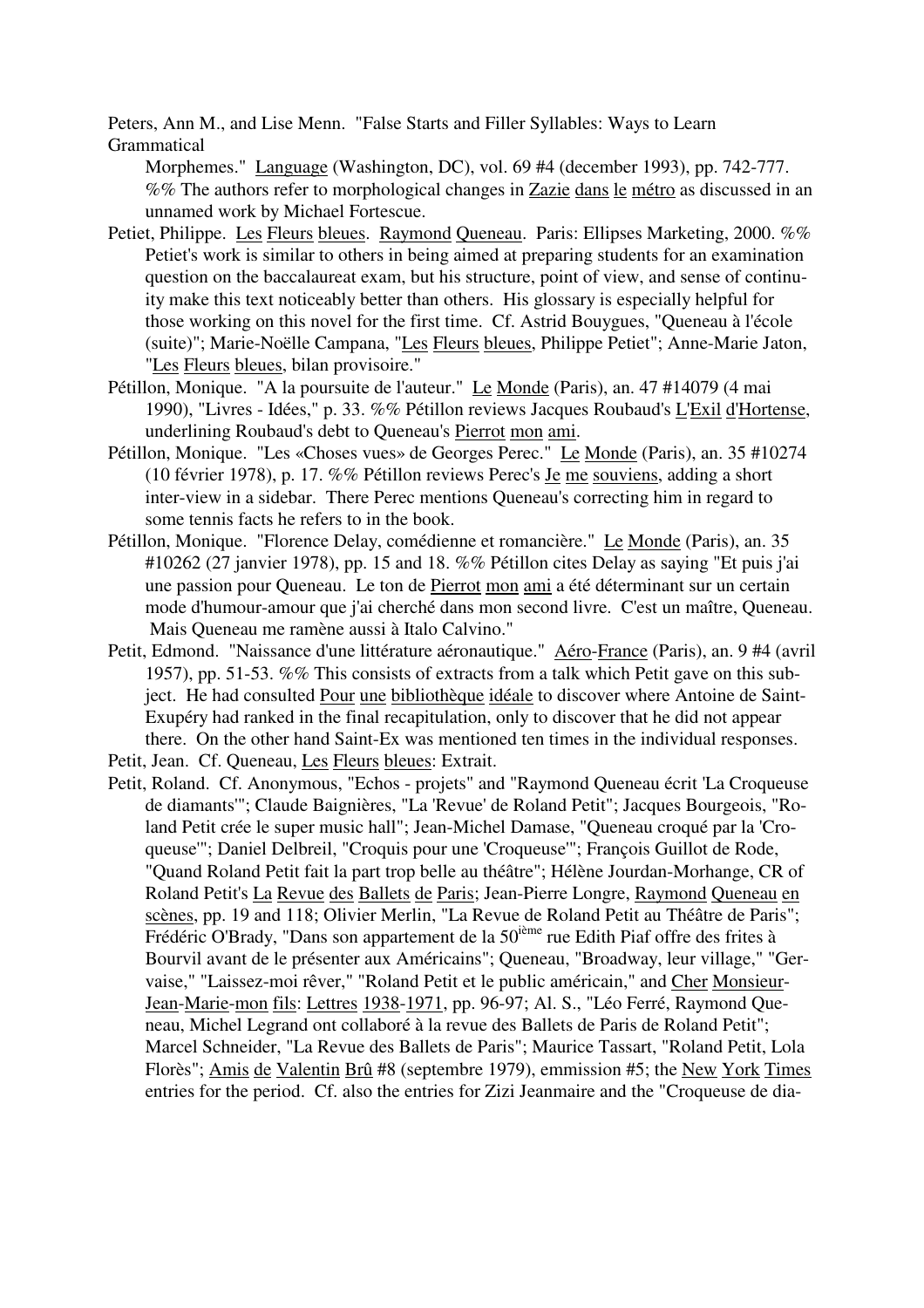mants." There are some sort of manuscripts available at the CDRQ under the titles "Roland Petit aux Etats-Unis" and "Roland Petit et le public américain."

- Le Petit Cheval gris. "Paris au galop." Gazette des lettres (Paris), an. 3 #40 (12 juillet 1947), p. 5. %% The author mentions Queneau in his description of a Friday Gallimard reception. The actual author of this piece would seem to be Marcel Béalu.
- Le Petit Lettré. "Classiques transis." Le Canard enchaîné (Paris), an. 52 #2420 (8 mars 1967), p. 7. %% This is simply two short pastiches of Queneau, with the first one on his name.
- Le Petit Poète. "Vacances pas désuètes." Le Canard enchaîné (Paris), an. 75 #3639 (25 juillet 1990), p. 5. %% This is just a pastiche of "Si tu t'imagines..."
- Petitfaux, Georges. "Note technique à l'usage des inaptes." Cahiers du Collège de 'pataphysique #7 (25 phalle 79 EP [vulg. 4 septembre 1952]), p. 23. %% Petitfaux explains the exact meaning of the "equidomoïde" mentioned in Queneau, "Un Hugo géomètre," and includes an illustration. Cf. Anonymous, "On peut être académicien et satrape."
- Petitjean, André. Cf. Thomas Aron, "D'après Flaubert, avec Proust, via Queneau. Pratiques du

pastiche à l'université."

- Petitjean, Armand M. CR of Chêne et chien. Nouvelle Revue française (Paris), vol. 50 #292 (janvier 1938), pp. 124-125. %% Petitjean finds Chêne et chien to be uneven.
- Petitjean, Armand M. "Gueule de Pierre." Nouvelle Revue française (Paris), vol. 44 #259 (avril 1935), pp. 622-625. %% Petitjean finds mythic depths in Queneau's novel. Cf. Michel Lécureur, Raymond Queneau, p. 161.
- Les Petits Pères. "Notre Sifflet et le sien." Canard enchaîné (Paris), an. 38 #1938 (11 décembre 1957), p. 6. %% The author points to a statement by Queneau concerning Roger Vailland's La Loi, a statement with a manner of phrasing that the Canard had created earlier than him.
- Petr, Christian. Cf. Pierre Darmon, "L'Humour dans la poésie de Raymond Queneau."
- Petrakos, Vasiliki. "Raymond Queneau: Joie de vivre, joie de rire." MA thesis at Dalhousie University (Halifax, Nova Scotia), 1989. Director Derek Lawrence. Ottawa: Bibliothèque nationale du Canada, 1989. %% Petrakos concentrates on the subjects of Queneau's humor and his language and how the latter embodies and expresses the former. He uses Le Chiendent, Pierrot mon ami, and especially Zazie dans le métro to illustrate his discussion.
- Pétré, Brigitte. "Exercices de style." Le Jeudi (Luxembourg), an. 4 #40 (5 oktober 2000), p. 38. %% Pétré gives a somewhat extended description of the Mersch symposium begun on this day.
- Petrey, Sandy. "Introduction: Literature, Language, Revolution." Esprit créateur (Lawrence, Kansas), vol. 29 #2 (summer 1989), pp. 5-15. %% Petrey merely cites the René Etiemble article "Les Ecrivains et la Révolution" from vol. 3 of the Histoire des littératures on her page 5.
- Petri, Horst. "Form- und Strukturparallelen in Literatur und Musik." Studium generale (Berlin), vol. 19 #2 (\* 1966), pp. 72-84. %% This article merely mentions Exercices de style on pages 75-76.
- Petri, Horst. Literatur und Musik. Form- und Strukturparallelen. Schriften zur Literatur #5. Gottingen: Sachse und Pohl, 1964. %% Petri outlines the structure of Exercices de style in a general way on pages 25-27.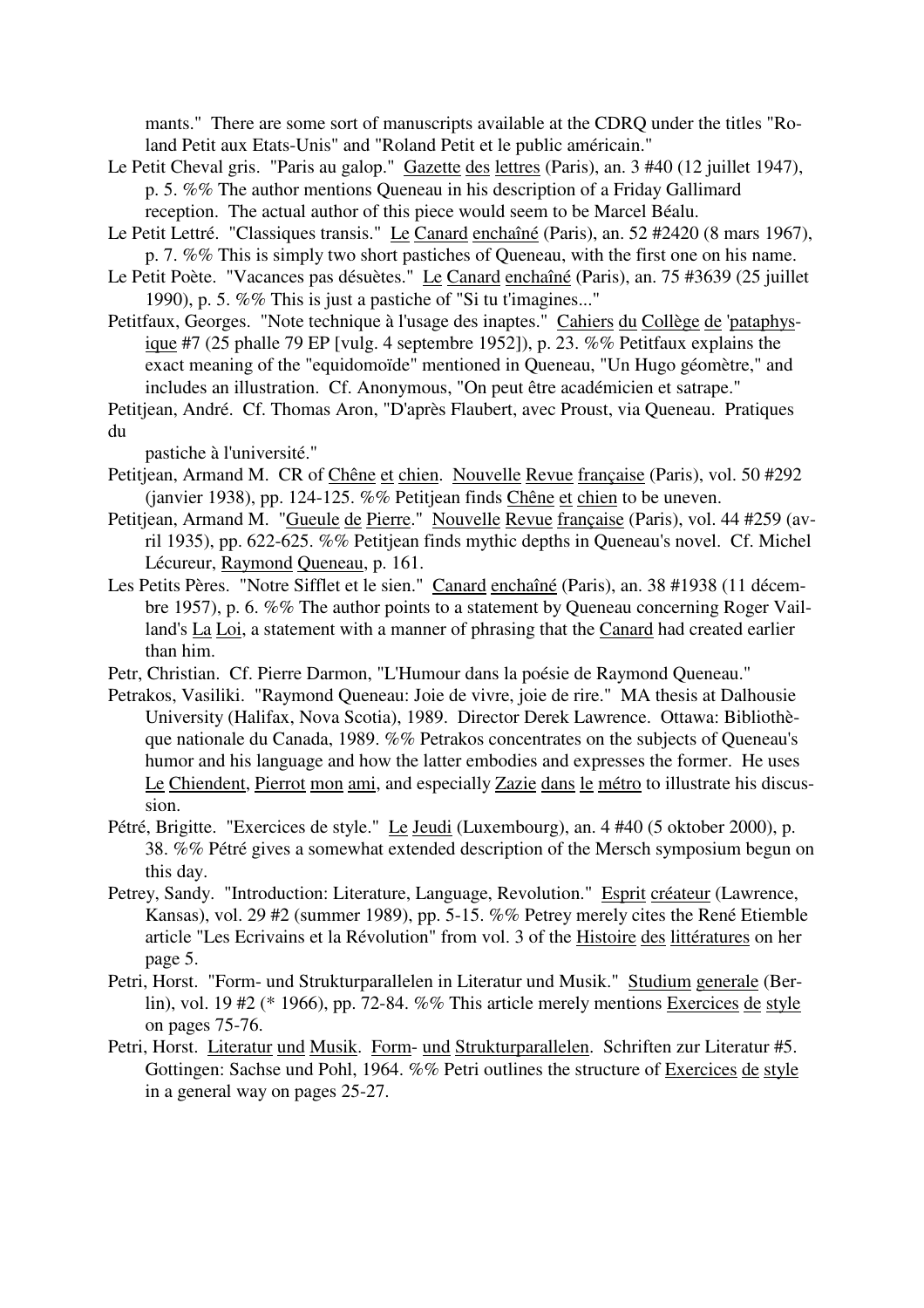- Petrov, Dmitry S. Cf. Ekaterina A. Valeeva, "Esthétique cinématographique dans les romans de R. Queneau entre les années 1930-1940."
- Petruso, Thomas Francesco. "Characterization in the Novel Since Proust and Joyce." PhD at the University of California (Berkeley), 1989. Director Robert Alter. Dissertation Abstracts International, vol. 51 #5 (november 1990), p. 1605-A. %% Petruso considers works by Queneau, William Faulkner, Italo Calvino, Vladimir Nabokov, Georges Perec, and others in this light.
- Petruso, Thomas Francesco. "Homunculì, homunculà: Meta- and Cosmicharacters, Missing Persons." In his Life Made Real. Characterization in the Novel Since Proust and Joyce. Ann Arbor: University of Michigan Press, 1991, pp. 143-194. %% In a most engaging essay, Petruso considers Queneau's structuring of the novel and his ideas on the nature of a novel's characters in terms of Joyce and Pirandello, using Le Chiendent and Le Vol d'Icare as his major examples. Petruso also mentions Queneau in other places in the book, most notably in regard to the Oulipo and certain influences on Queneau (pp. 86-87) and his thoughts on Faulkner (pp. 90-91).
- Peyre, Henri. The Contemporary French Novel. New York: Oxford University Press, 1955. %% Peyre only makes some superficial mentions of Queneau on pp. 233, 279, 291, and 328.
- Peyre, Henri. CR of Paul Guth's Histoire de la littérature française. French Review (Champaign, Illinois), vol. 56 #1 (october 1982), p. 141. %% Peyre finds this work to be pretentious, irritating, and completely without value.

Peyre, Henri. "The French Novel at Mid-Century." The New Republic (Washington, DC), vol.

129 #6 [= issue 2024] (7 september 1953), pp. 16-17. %% Peyre reviews the previous 13 years of French novels, Queneau is only a "master of laughter," "a humorous and brilliant renovator of the French language."

- Peyre, Henri. French Novelists of Today. New York: Oxford University Press, 1967. %% Peyre makes some brief and unimportant mentions of Queneau on pp. 193, 268, 353, 354, 435, and 461; a good part of this was influenced by his earlier writing. Cf. Jean V. Alter, CR of Henri Peyre's French Novelists of Today; J. H. Matthews, CR of Henri Peyre's French Novelists of Today.
- Peyre, Henri. "French Poets of Today." Yale French Studies (New Haven, Connecticut), vol. \* #21 (spring-summer 1958), pp. 118-134. %% There is a bare mention of Queneau on p. 132.
- Peyre, Henri. "La Littérature en France 1948-49." French Review (Baltimore), vol. 23 #3 (january 1950), pp. 173-197. %% Peyre claims that Queneau sees in Bouvard et Pécuchet a French Faust (p. 190) and states that Queneau "n'a pas moins de facilité, qu'il dépense en pîtreries et en drôleries parfois funèbres: L'Instant fatal est le récent titre de ce poète fécond" (p. 185).
- Peyre, Henri. "Shakespeare's Women A French View." Yale French Studies (New Haven, Connecticut), vol. \* #33 (\* 1964), pp. 107-119. %% Peyre only names Zazie (p. 109) in reference to Cressida.

Peyre, Henri. "The Significance of Surrealism." Yale French Studies (New Haven, Connecticut), vol. \* #2 (\* 1948), pp. 34-39. %% Peyre just barely touches on Queneau (p. 36).

Peyre, Henri. "What Greece Means to Modern France." Yale French Studies (New Haven,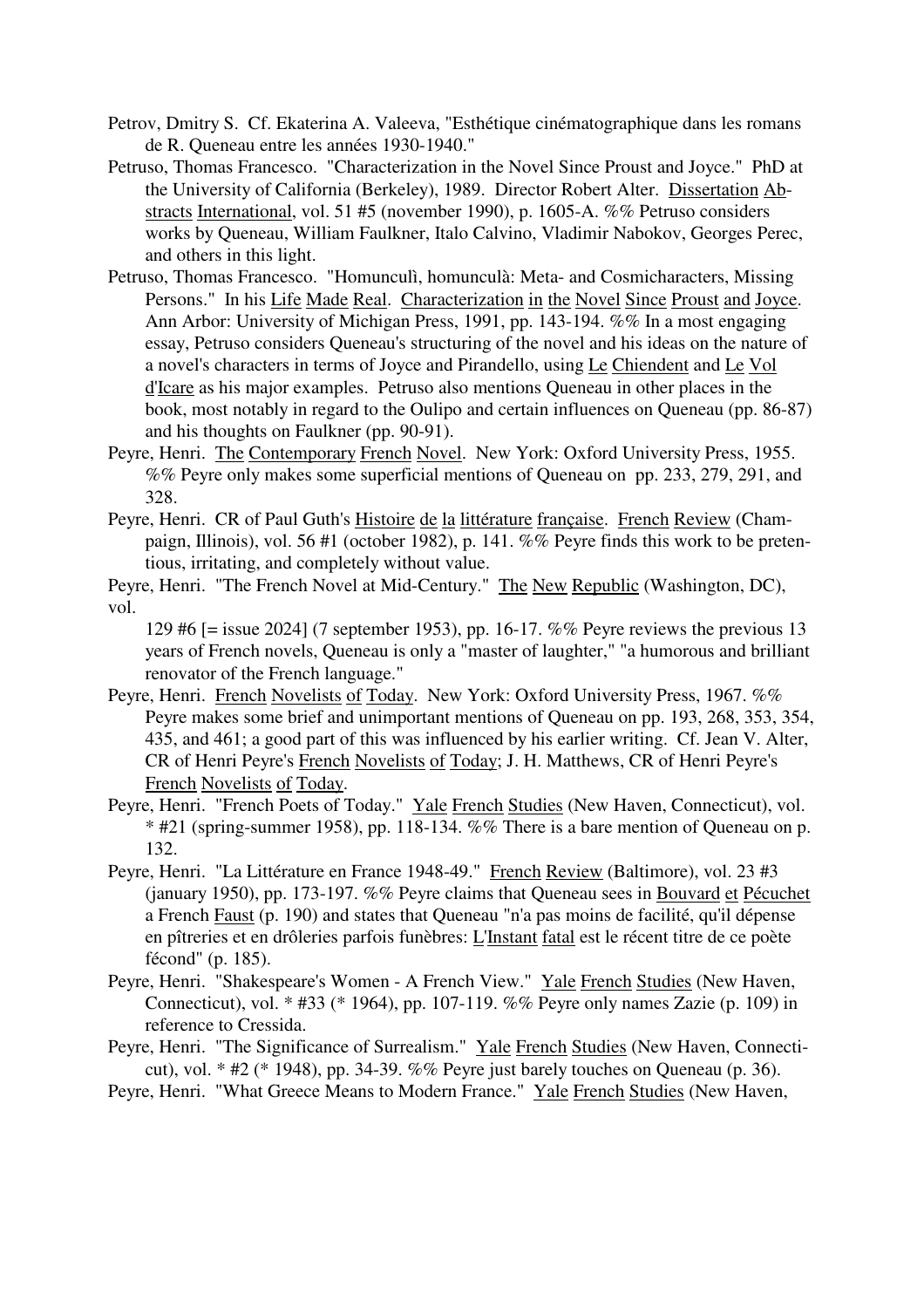Connecticut), vol.  $*$  #6 ( $*$  1950), pp. 53-62. %% Peyre says that "it was in Greece ... that Raymond Queneau, hardly an academic writer, conceived the idea of his first book, entitled Le Chiendent."

Pezzini, Isabella. "Raymond Queneau: Segni, cifre e lettere e altri saggi." Alfabeta (Milano), an. 3 #31 (diciembre 1981), p. 13. %% Pezzini merely presents Italo Calvino's Italian translation of Bâtons, chiffres et lettres, Bords, and Voyage en Grèce.

Pfau, Una. Cf. Queneau, "Rêve."

- Pfersmann, Andréas. Cf. Jean-François Lecoq, "La Fin de l'histoire et le dernier roman. Les Fleurs bleues de Queneau comme hypertexte."
- Ph. "Omajakeno." Le Monde (Paris), an. 24 #6844 (13 janvier 1967), p. 21. %% The author presents the record of this name; cf. Eve Griliquez and Brigitte Sabouraud, "Omajakeno ou 'Si tu t'imagines'."
- Philip, Michel. CR of Les Oeuvres complètes de Sally Mara. French Review (Baltimore), vol. 36 #6 (may 1963), pp. 662-663. %% Philip considers the two major works in this collection to be less than worthless.
- Philippe, Roger. "Un Ecrivain qui écrit pour ne rien dire: Raymond Queneau." Servir (Lausanne), an. 6 #2 (13 janvier 1949), p. 8. %% While Philippe notes that Queneau had recently published Saint-Glinglin, he muses rather on the nature of Queneau's novel writing, and he shows a rather good understanding of what Queneau is about.
- Philippe, Roger. "La France ne ressemble pas à l'Amérique." Servir (Lausanne), an. 5 #9 (4 mars 1948), p. 8. %% Philippe just uses a few lines from Queneau's Si tu t'imagines: "Tant de sueur humaine" to comment on a photo.
- Philippe, Roger. "Nouvel Académicien Goncourt Raymond Queneau assure qu'il n'est pas écri-

vain." Pour tous (Lausanne), an. 7 #13 (27 mars 1951), p. 3. %% Philippe gives a fairly standard account of Queneau.

- Philippe, Roger. "Style de quelques écrivains." Journal de Genève (Genève), an. \* #85 (10 avril 1949), p. 3. %% Philippe suggest that people believe that since Sartre the quality of French writing has declined. He cites a number of authors, including Queneau, to prove the contrary.
- Philippon, Henri. "Au palmarès de l'enquête pour une 'bibliothèque idéale' un seul écrivain vivant: André Malraux." L'Aurore (Paris), an. 15 #3556 (14 février 1956), p. 8. %% Philippon reviews Pour une bibliothèque idéale in a positive manner but lists the reserves of some of the non-participants.
- Philippon, Henri. "Le Diderot du XX<sup>ième</sup> siècle présente son Encyclopédie." L'Aurore (Paris), an. 15 #3558 (16 février 1956), p. 4. %% This is a rather general presentation of L'Encyclopédie de la Pléiade as it began to appear in bookstores.

Philippon, Henri. "Le Temps des encyclopédies. Trois Grandes Publications sont actuellement

en cours." L'Aurore (Paris), an. 14 #3508 (20 décembre 1955), p. 8. %% Philippon gives a short and general description of L'Encyclopédie de la Pléiade along with a few banal words by Queneau.

Philippon, Henri. "Les 3 Grands." In Almanach de St-Germain-des-Prés. Paris: L'Hermite, 1950, pp. 44-85. %% Queneau is mentioned on pp. 51, 55, 57, 60, 61, 79, and 83, but the only passage of interest is on p. 59, where Philippon describes the origin of the Prix des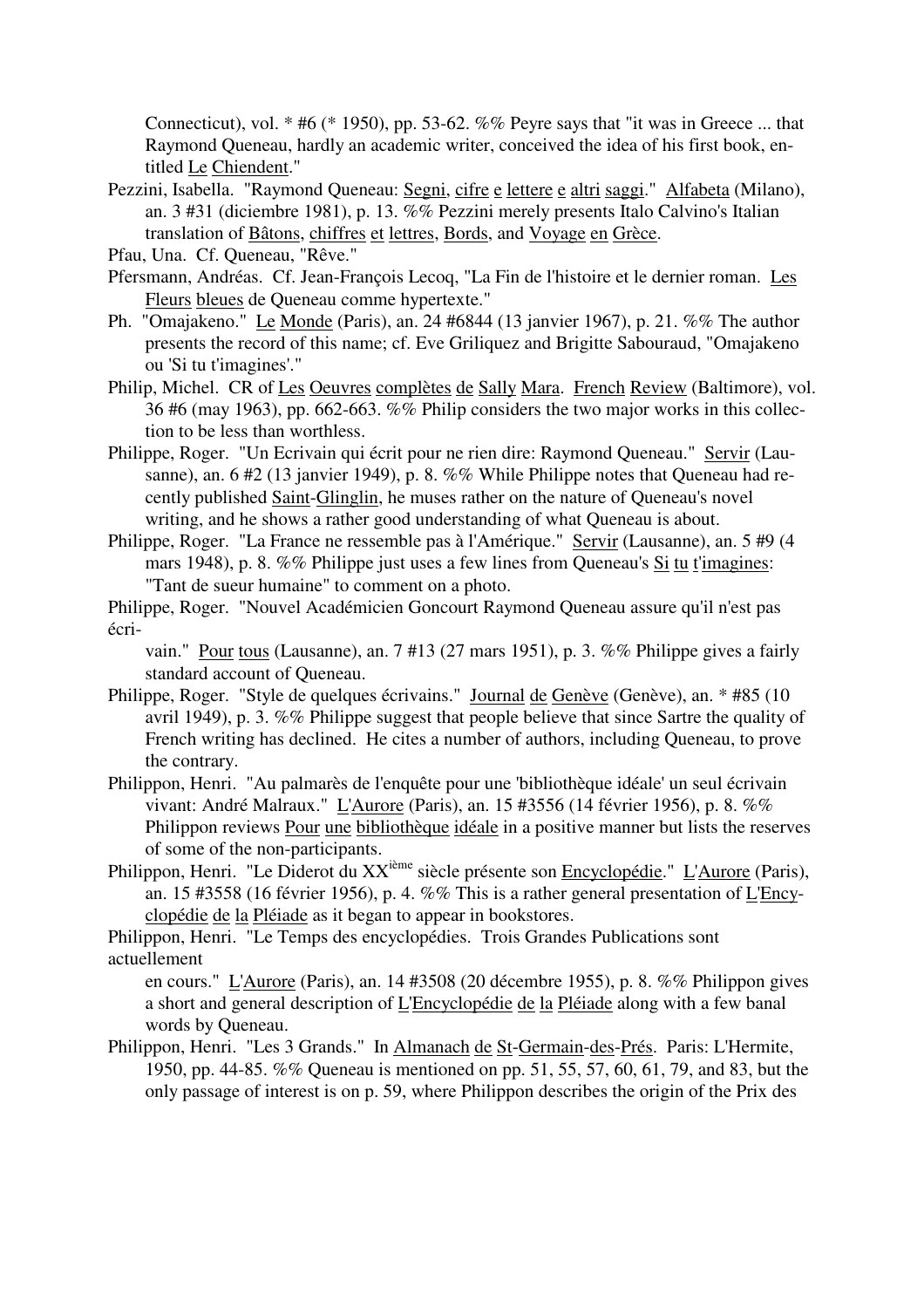Deux-Magots.

- Phillips, E. M. "Marc Bloch: Strange Defeat; Henri Michaux: A Barbarian in Asia; The Maxims of Marcel Proust, ed. Justin O'Brien; Jean-Paul Sartre: Nausea; Louis-Ferdinand Céline: Journey to the End of the Night; Raymond Queneau: The Skin of Dreams." French Studies (Oxford), vol. 4 #2 (april 1950), pp. 175-177. %% Phillips concentrates on denigrating the quality of H. J. Kaplan's translation of The Skin of Dreams but seems to include the original in his description of the novel as "tiresome reading."
- Le Philologue. "Interrogation et inversion." La Gerbe (Paris), an. 4 #152 (23 septembre 1943), p. 7. %% The author just refers to Queneau towards the end of the article.
- Pia, Pascal. "Des bords du Léman aux bords de la Seine." Carrefour (Paris), an. \* #1173 (8 mars 1967), pp. 16-17. %% Pia gives a rather positive, if standard, review of Courir les rues.
- Pia, Pascal. "Une Certaine Petite Musique." Carrefour (Paris), an. 14 #667 (26 juin 1957), p. 9. %% Pia has an interesting comment on Queneau's "oral" style in discussing Céline's D'un château l'autre.
- Pia, Pascal. "Domaine public." Carrefour (Paris), an. \* #878 (12 juillet 1961), p. 22. %% Pia gives the usual sort of description of Cent Mille Milliards de poèmes, then goes on to consider some of its weaknesses and to give a more extended description of Queneau's work.
- Pia, Pascal, "L'Encyclopédie du siècle va naître." Arts (Paris), vol. \* #468 (16 juin 1954), p. 10. %% Pia mentions the coming Encyclopédie de la Pléiade but spends most of the article in describing and discussing past encyclopedic ventures.
- Pia, Pascal. "Un 'Goncourt' bien à part." Carrefour (Paris), an. \* #1082 (9 juin 1965), pp. 20- 21. %% In spite of the title, this is a review of Les Fleurs bleues.
- Pia, Pascal. "Grands Travaux de 'pataphysique." Carrefour (Paris), an. 16 #753 (18 février 1959), p. 11. %% Pia goes on at length about the recent Zazie dans le métro, which he is quite enthusiastic about, and gives just a few lines to the Verviers edition of Le Chien à la mandoline.
- Pia, Pascal. "M. Queneau et la manière de s'en servir." Carrefour (Paris), an. \* #913 (14 mars 1962), p. 20. %% Pia gives a rather good analysis of the language and style of the two major works in Les Oeuvres complètes de Sally Mara and praises Claude Simonnet's Queneau déchiffré.
- Pia, Pascal. "'Pataphysique et poésie." Carrefour (Paris), an. \* #1301 (3 septembre 1969), pp. 18-19. %% Pia gives a fairly ordinary review of Fendre les flots, among works by other authors.
- Pia, Pascal. "Les Plaisirs de l'anachronisme." Carrefour (Paris), an. \* #1258 (7 novembre 1968), pp. 18-19. %% Pia goes on at length about Le Vol d'Icare without saying much.
- Pia, Pascal. "Propos de table de Messieurs les Goncourt." Carrefour (Paris), an. 6 #369 (10 octobre 1951), p. 9. %% Pia pretends to be a waiter at one of the Goncourt dinners and tells what the members actually talked about at a dinner. For Queneau it is a matter of (not) singing, knowing exactly how many Gallimard brothers there are, etc.
- Pia, Pascal. "Quarante ans après." Carrefour (Paris), an. \* #1224 (28 février 1968), pp. 18-19. %% Pia spends most of this article on the memoirs of a former surrealist before presenting Battre la campagne in the usual way.
- Pia, Pascal. "Quevalerie quenellisée." Carrefour (Paris), vol. \* #808 (9 mars 1960), p. 20.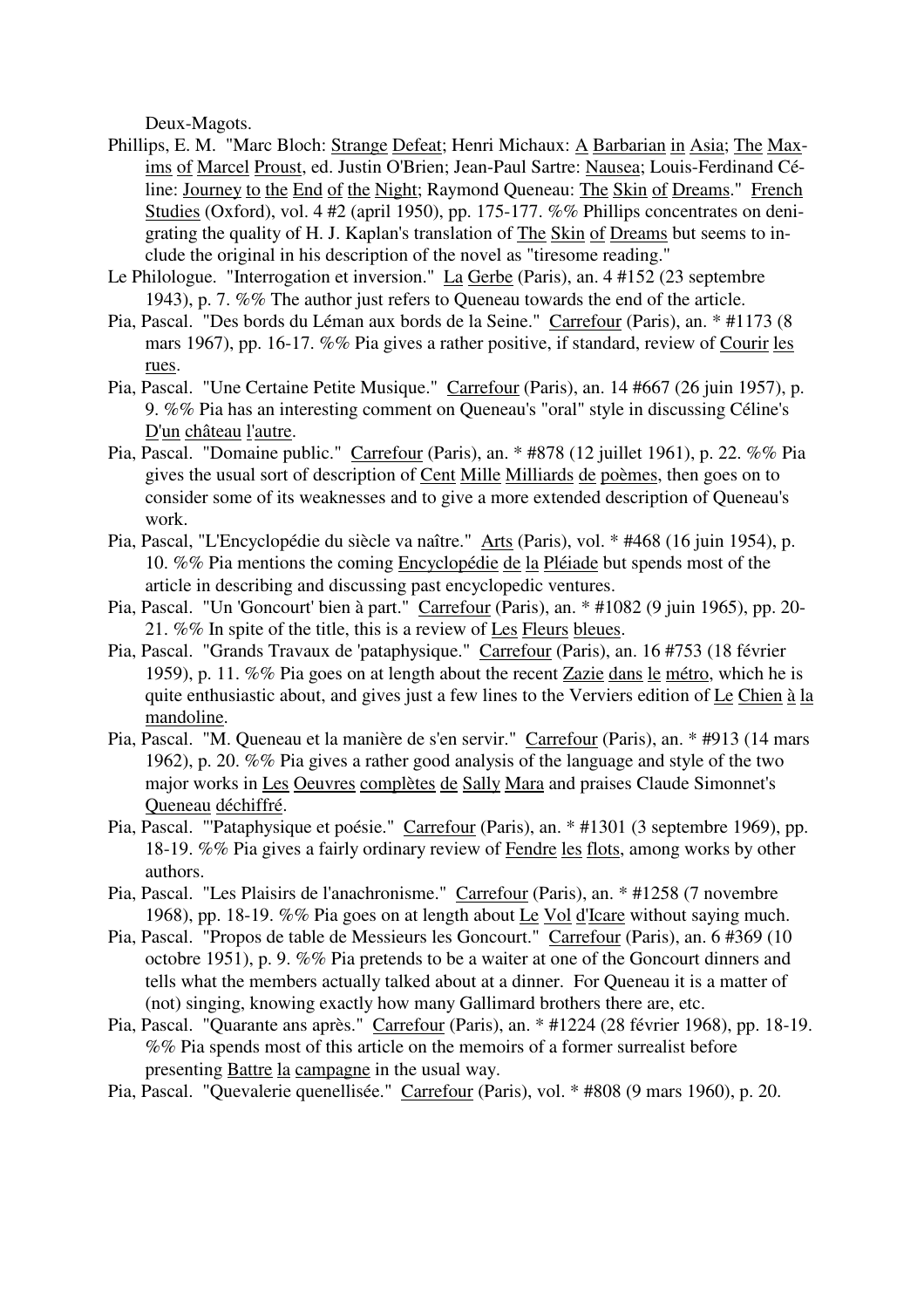After reviewing another work by Jean Queval, Pia looks at his Essai sur Raymond Queneau; Pia actually considers Queneau himself much more than he does Queval's book on him.

- Pia, Pascal. "Recueils." Carrefour (Paris), vol. \* #1087 (14 juillet 1965), pp. 18-19. %% Pia reviews Le Chien à la mandoline in his standard manner among works by other authors.
- Pia, Pascal, and Christian Mégret. "Entretien sur l'Encyclopédie." In Queneau, Bords: Mathématiciens, précurseurs, encyclopédistes. Ill. Georges Mathieu. Paris: Hermann, 1963, pp. 113-121. %% This is a reprint of their "Raymond Queneau de l'Académie Goncourt direc-teur de l'Encyclopédie de la Pléiade."
- Pia, Pascal, and Christian Mégret. "Raymond Queneau de l'Académie Goncourt directeur de l'Encyclopédie de la Pléiade." Carrefour (Paris), an. 13 #597 (22 février 1956), p. 7. %% Pia and Mégret interview Queneau upon the announcement of the Encyclopédie de la Pléiade. This was reprinted as their "Entretien sur l'Encyclopédie."
- Pia, Pascal. Cf. Noël Arnaud, "Mort de Pascal Pia"; Jacques Bens, "Journal intime de Sally Mara" and "On est toujours trop bon avec les femmes"; Laurence Brisset, La NRF de Paulhan; Xavière Gauthier, "Général Dourakine"; Queneau and André Blavier, Lettres croisées 1949-1976, pp. 90 and 170; Claude Rameil, "Bibliographie oulipienne relative à Raymond Queneau" and "Lecteur de Queneau."
- Piatier, Jacqueline. "Concert pour un déconcertant: Relire Raymond Queneau." Le Monde (Paris), an. 33 #9814 (13 août 1976), p. 7. %% Piatier reviews Andrée Bergens' Raymond Queneau, the Cahier de l'Herne devoted to Queneau, without much to add beyond the usual journalistic blather.
- Piatier, Jacqueline. "La Crise de l'Académie Goncourt. Révolution de palais." Le Monde (Paris), an. 28 #8130 (4 mars 1971), p. 14. %% Piatier gives a most concrete and detailed review of the quarrel and sets it in the context of contemporary literary prizes and publish-ing.
- Piatier, Jacqueline. "Crise à l'Académie Goncourt." Le Monde hebdomadaire (Paris), an. 24 #1167 (4 mars 1971), p. 14. %% This same as her "La Crise de l'Académie Goncourt. Révolution de palais," but with about eight explanatory sentences preceding it.
- Piatier, Jacqueline. "L'Encyclopédie de la Pléiade." Le Monde (Paris), an. 62 #18988 (10 février 2006), p. 32. %% This consists of about ten sentences chosen and edited from her original article, which appeared exactly 50 years previously.
- Piatier, Jacqueline. "L'Engagement d'un joueur." Le Monde (Paris), an. 39 #11545 (12 mars 1982), p. 17. %% This is a general article on Georges Perec, a few days after his death.
- Piatier, Jacqueline. "Entre deux 'exercices de style' Raymond Queneau prépare une encyclopédie de quarante volumes." Le Monde (Paris), an. 12 #3178 (13 avril 1955), p. 6. %% Piatier interviews Queneau about the coming Encyclopédie de la Pléiade.
- Piatier, Jacqueline. "Les Fleurs bleues de Raymond Queneau." Le Monde (Paris), an. 22 #6372 (10 juillet 1965), p. 11. %% Most of Piatier's review is taken up with the usual description of the plot and style of the work, but there are some flashes of insight here and there.
- Piatier, Jacqueline. "M. Raymond Queneau présente l'Encyclopédie de la Pléiade." Le Monde (Paris), an. 13 #3437 (10 février 1956), p. 7. %% Piatier just gives the usual sort of introduction.

 $\%$ %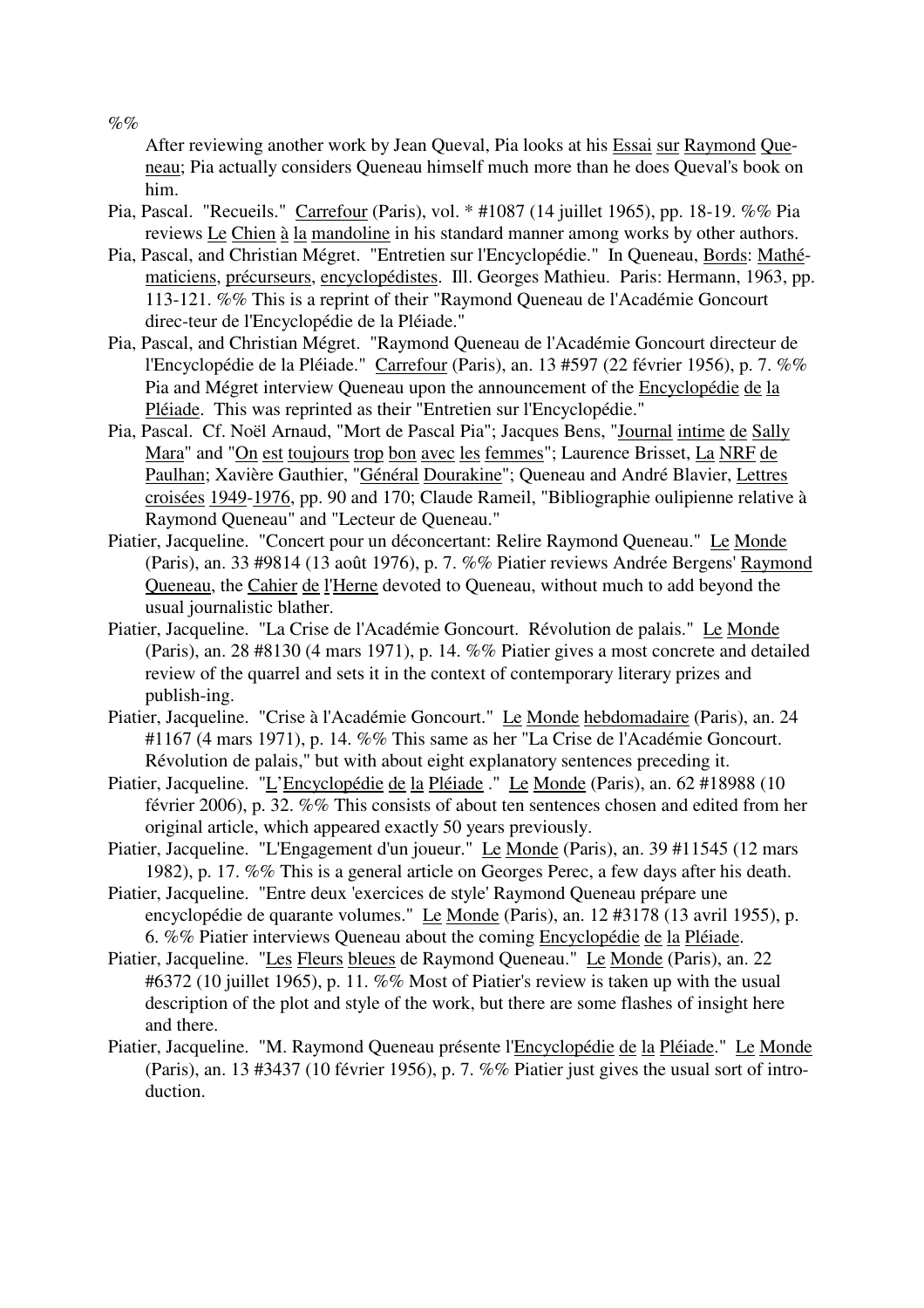- Piatier, Jacqueline. "Panorama de l'année écoulée." Le Monde (Paris), an. 22 #6408 (21 août 1965), p. 7. %% This includes a brief review of Les Fleurs bleues.
- Piatier, Jacqueline. "Le Paris de Queneau: Courir les rues." Le Monde (Paris), an. 24 #6890 (8

mars 1967), pp. i-ii. %% Piatier's review of this collection is short and standard, but she includes "Sous la présidence de Félix Faure" and "Cris de Paris."

Piatier, Jacqueline. "Pascal Bruckner dans le métro ou un fourieriste qui lit Tintin." Le Monde

(Paris), an. 34 #10179 (21 octobre 1977), p. 20. %% This is a review of Bruckner's Allez jouer ailleurs, which takes place in the métro. It has a brief reference to Zazie dans le métro.

- Piatier, Jacqueline. "La Poésie, le rire et la science: Raymond Queneau est mort." Le Monde (Paris), an. 33 #9876 (26 octobre 1976), pp. 1 and 27. %% Piatier offers an obituary tribute in the form of a short summary of Queneau's work.
- Piatier, Jacqueline. "Présentation en forme d'entretien. Le Chien à la mandoline de Raymond Queneau." Le Monde (Paris), an. 22 #6247 (13 février 1965), p. 12. %% Piatier includes four poems from the collection: "Une Nouvelle Conquête des Berberes à Puteaux," "L'Existence tout de même quel problème," "De l'information nulle à une certaine espèce de poésie," and "Le Début et la fin."
- Piatier, Jacqueline. "Quarrels Among the Laurels." The Guardian Weekly (Manchester), vol. 105 #23 (4 december 1971), p. 16. %% This concerns the Académie Goncourt and the problem which caused Queneau to retire from it.
- Piatier, Jacqueline. "Queneau mathématicien." Le Monde (Paris), an. 20 #5786 (24 août 1963), p. 7. %% Piatier reviews Bords positively but not in any depth.
- Piatier, Jacqueline. "Richard Jorif, l'oiseau rare de l'automne." Le Monde (Paris), an. 44 #13268 (25 septembre 1987), "Le Monde des livres," p. 18. %% Piatier reviews Le Navire Argo by Jorif and seems to find something of Queneau in his style.
- Piatier, Jacqueline. "Le Vol d'Icare." Le Monde (Paris), an. 25 #7398 (26 octobre 1968), p. v. %% Piatier's review is the usual sort of thing.
- Piatier, Jacqueline. "Zazie et C<sup>ie</sup>." Le Monde (Paris), an. 25 #7398 (26 octobre 1968), p. iv. %% This has nothing to do specifically with Zazie dans le métro but is an overview of Queneau's novels.
- Piatier, Jacqueline. Cf. Astrid Bouygues and Daniel Delbreil, "Claude Simonnet face à l'homme

Raymond Queneau," p. 56.

- Piault, Fabrice. "Raymond Queneau, le peintre." Livres-hebdo (Paris), vol. \* #524 (5 septembre 2003), p. 61. %% Piault presents and approves of Dominique Charnay's Queneau: Dessins, gouaches et aquarelles.
- Picard, Charles. Cf. Queneau, "Charles Picard: La Vie privée dans la Grèce classique."
- Picard, Gaston. "Monsieur Loup et Rhône mon fleuve." France Europe (Paris), an. 3 #97 (7 juin 1944), p. 4. %% Picard just makes a positive allusion to Pierrot mon ami.
- Picard, Gaston. "Raymond Queneau." Larousse mensuel (Paris), vol. 12 #441 (mai 1951), p. 653. %% This is a rather good encyclopedia entry.
- Picard, Michel. Cf. Anne Clancier, "Psycholecture des romans de Raymond Queneau: Le Chiendent et les problèmes d'identité"; Marie-Claire Mir-Steichen, "Lecture du pôle fémi-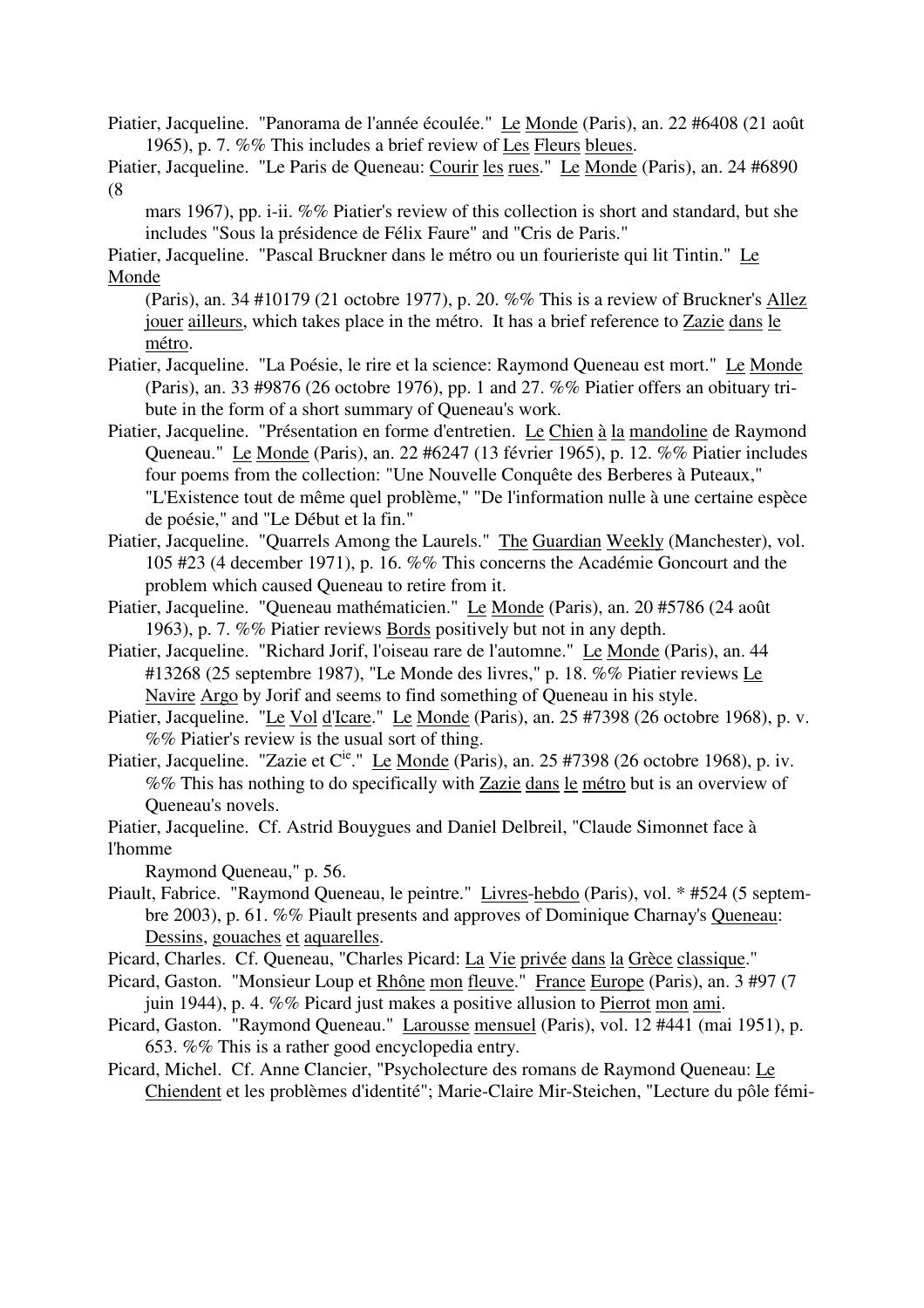nin dans les romans de Raymond Queneau."

- Picard, Raymond. CR of Zazie dans le métro. La Pensée française (Paris, New York), an. 18 #5 (mai 1959), pp. 45-46. %% Picard's review recognizes the depth and poetry of the novel far beyond what is usually mentioned in such reviews.
- Picard, Yvonne. Cf. Astrid Bouygues and Daniel Delbreil, "Claude Simonnet face à l'homme Raymond Queneau," pp. 22, 24-26, 28, and 33.
- Picasso, Pablo. "Le Désir attrapé par la queue." Messages (Paris), "Risques, travaux et modes," vol. \* #2 (\* 1944), pp. 2-18. %% The notes state that Queneau took the part of "L'Oignon" at the first reading, 19 mars 1944. They add that it was "chez Michel Leiris" and "réglée et présentée par Albert Camus." Jean-Paul Sartre and Simone de Beauvoir were also in the cast. But cf. Aliette Armel, Michel Leiris, pp. 435-436; de Beauvoir, La Force de l'âge, pp. 583-585; Geneviève Breerette, "Jean-Jacques Lebel, artiste et écrivain"; Daniel-Henry Kahnweiler, Entretiens avec Francis Crémieux. Mes Galeries et mes peintures; Michel Lécureur, Raymond Queneau, p. 258; Catherine Oxland, "'Odeur de sainteté, odeur de soufre': The Body as Exhalation of the Soul in Raymond Queneau"; Jean-Michel Pochet, "Queneau, un spectacle?"; and Queneau, "Une Belle Surprise."
- Picasso, Pablo. "Le Désir attrapé par la queue." Paris: Gallimard, 1988. %% In addition to the original text, there are details on the original production (in which Queneau took a part) and a later staging in Saint-Tropez in juillet 1967 (cf. Thomas Quinn Curtiss, "Picasso's 'Desire' Gets to the Stage and Keeps It Ajump" in regard to this latter). Cf. also Georges Raillard, "Humour, rêverie, imaginaire: Les Ecrits de Picasso."
- Pichat, Monique. "Etude de Bâtons, chiffres et lettres de Raymond Queneau." Mémoire de DEA. Directeur Michel Décaudin. Paris: Université de Paris III (Sorbonne nouvelle), 19. %% Pichat presents "une recherche sur la graphie," "une recherche sur le langage," "une recherche sur le chiffre," and "l'application pictographique." [This work is available at the Centre de recherches "L'Esprit nouveau en poésie"; Institut de littérature française; univer-sité de Paris III; 13, rue de Santeuil, 75005. It will be necessary to contact Professeur Daniel Delbreil beforehand in order to receive authorization.]

Pickford, Cedric Edward. Cf. Stephen Noreiko, "Pierrot mon ami. Themes and an Enigma." Picon, Gaëtan. CR of the Encyclopédie de la Pléiade. Mercure de France (Paris), an. 67 #327

- $(= 41114)$  (juin 1956), pp. 327-332. %% Picon's review does not mention Queneau but considers first the value of a new encyclopedia and then the presence of various literatures described by particular authors.
- Picon, Gaëtan. CR of Les Temps mêlés. Cahiers du Sud (Marseille), an. 29 #244 (mars 1942),

pp. 229-230. %% Picon concentrates more on the style than on the contents.

- Picon, Gaëtan. "De Queneau à Ramuz." Confluences (Lyon), vol. 5 #7 (septembre 1945), pp. 778-782. %% Picon offers a fairly good analysis of the "meaning" of Loin de Rueil as well as looking at another novel. This partially reappears in his "Queneau plutôt à part."
- Picon, Gaëtan. "Eclatement de la narration et mutation de la littérature." Histoire des littératures, vol. III: Littératures françaises, connexes et marginales. Encyclopédie de la Pléiade, vol. VII. Paris: Gallimard, 1978, pp. 1358-1366. %% Picon tries (pp. 1358- 1360) to summarize Queneau's contribution to modern French literature.
- Picon, Gaëtan. Panorama de la nouvelle littérature française. Collection "Le Point du Jour." Paris: Gallimard, 1949. %% Pages 102-107 have a rather general presentation of Que-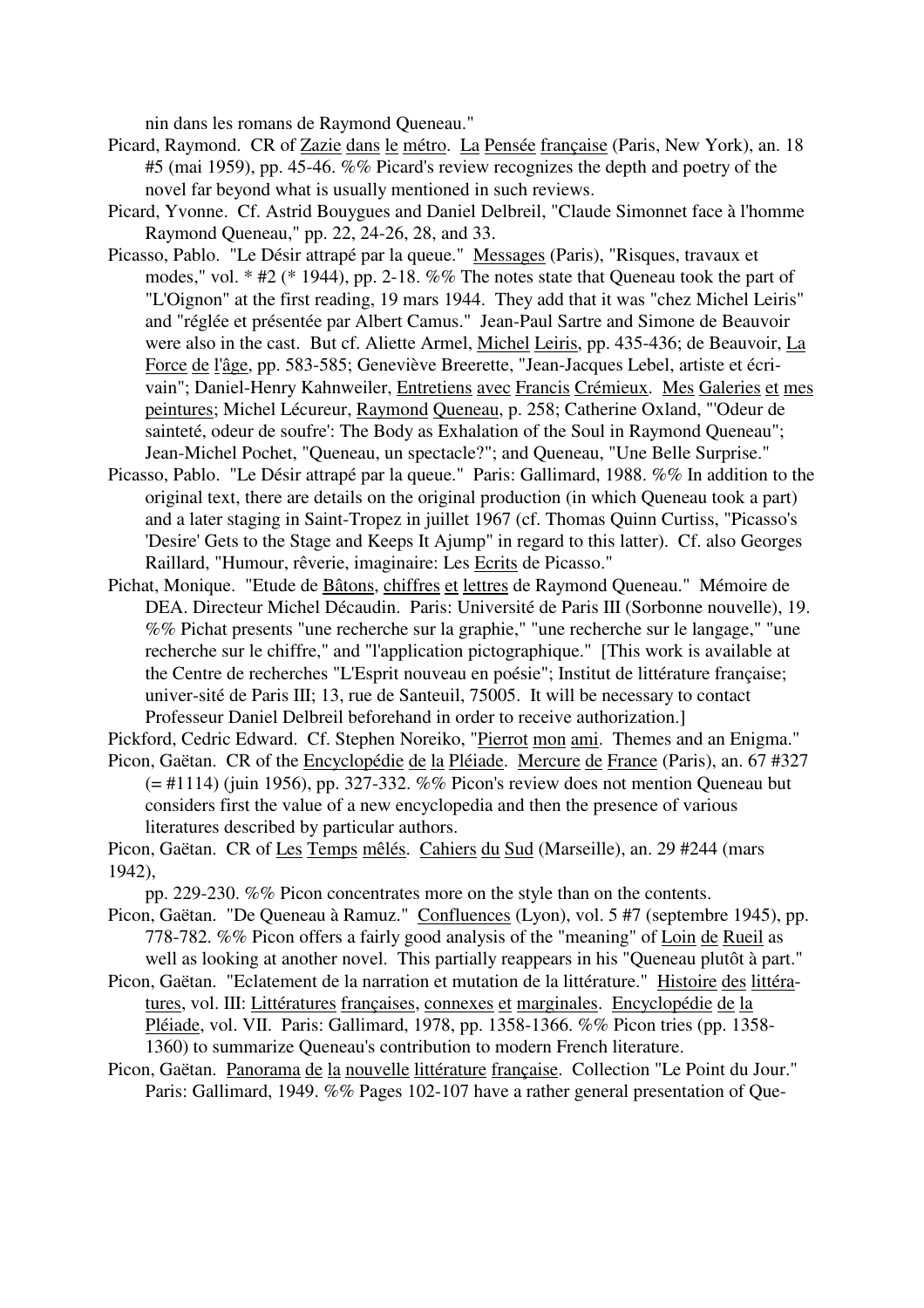neau's work up to that time; they include Picon's "Sur Raymond Queneau." Pages 310- 319 reproduce selections from Le Chiendent and Loin de Rueil as well as "L'Explication des métaphores" and "Je crains pas ça tellment." There are also five other scattered mentions.

- Picon, Gaëtan. Panorama de la nouvelle littérature française. Nouvelle édition. Paris: Gallimard, 1960. %% Pages 121-125 have a very general and superficial presentation of Queneau and his work, but he is also mentioned in very minor ways on pp. 10, 42, 89, 244, 300, and 307-308.
- Picon, Gaëtan. Panorama de la nouvelle littérature française. Paris: Gallimard, 1976. %% Picon devotes pp. 148-153 to Queneau but also refers to him in a minimal manner on pp. 8, 16, 48, and 276.
- Picon, Gaëtan. Panorama de la nouvelle littérature française. Pref. Jean Starobinski. Collection "Tel," #138. Paris: Gallimard, 1988. %% The Queneau section (pp. 148-153) is identical to that in the 1976 edition.
- Picon, Gaëtan. "Queneau plutôt à part." In Raymond Queneau. Cahier de l'Herne #29. Ed. Andrée Bergens. Paris: Editions de l'Herne, 1975, pp. 69-73. %% Part of this is taken from Picon's "De Queneau à Ramuz." This article reappeared in the 1999 edition.
- Picon, Gaëtan. "Situation de la jeune poésie. I." Mercure de France (Paris), vol. \* #1127 (juillet 1957), pp. 495-500. %% Picon just cites several verses from Queneau's "Explication des métaphores."
- Picon, Gaëtan. "Sur Raymond Queneau." La Gazette des lettres (Paris), an. 2 #44 (6 septembre 1947), pp. 8-14. %% This was reprinted in Picon's Panorama de la nouvelle littérature française.
- Picon, Gaëtan. Cf. Queneau, "Prééminence de l'oral sur l'écrit"; Queneau and André Blavier, Lettres croisées 1949-1976, pp. 145 and 155-157.
- Picon, Pierre. CR of Alexandre Kojève's Introduction à la lecture de Hegel. Fontaine (Paris), vol. 11 #62 (octobre 1947), pp. 670-671. %% Picon gives a fairly solid presentation of the book, with some cautions about Queneau's contribution.
- Piechotta, Hans Joachim. Cf. Wolfram Nitsch, "Engagierte Spiele. Formen des nachexistentialistischen Romans in Frankreich."
- Pieiller, Evelyne. "Raymond Queneau: Les Enfants du Limon." Magazine littéraire (Paris), vol.

\* #317 (janvier 1994), p. 95. %% Pieiller has some interesting ideas about this novel.

- Piel, Jean. "Connaissons-nous mieux Queneau?" Critique (Paris), vol. 47 #535 (décembre 1991), pp. 988-989. %% Piel gives a nuanced review of Emmanuël Souchier's Raymond Queneau.
- Piel, Jean. "Connaissons-nous Queneau?" Critique (Paris), vol. 42 #475 (décembre 1986), pp. 1235-1237. %% Piel reviews Queneau's Journal 1939-1940 primarily by looking at the religious aspects.
- Piel, Jean. "Georges Bataille et Raymond Queneau pendant les années 30-40." In Georges Bataille et Raymond Queneau 1930-1940. Ed. Anonymous. Billom, Puy-de-Dôme: Association Billom-Bataille, 1982, pp. 3-9. %% This is a general history of the relationship between Queneau and Bataille, with some unique details. Cf. Michel Beaujour, "Eros and Nonsense: Georges Bataille"; Henri Béhar, André Breton; Boris Souvarine, "Prologue."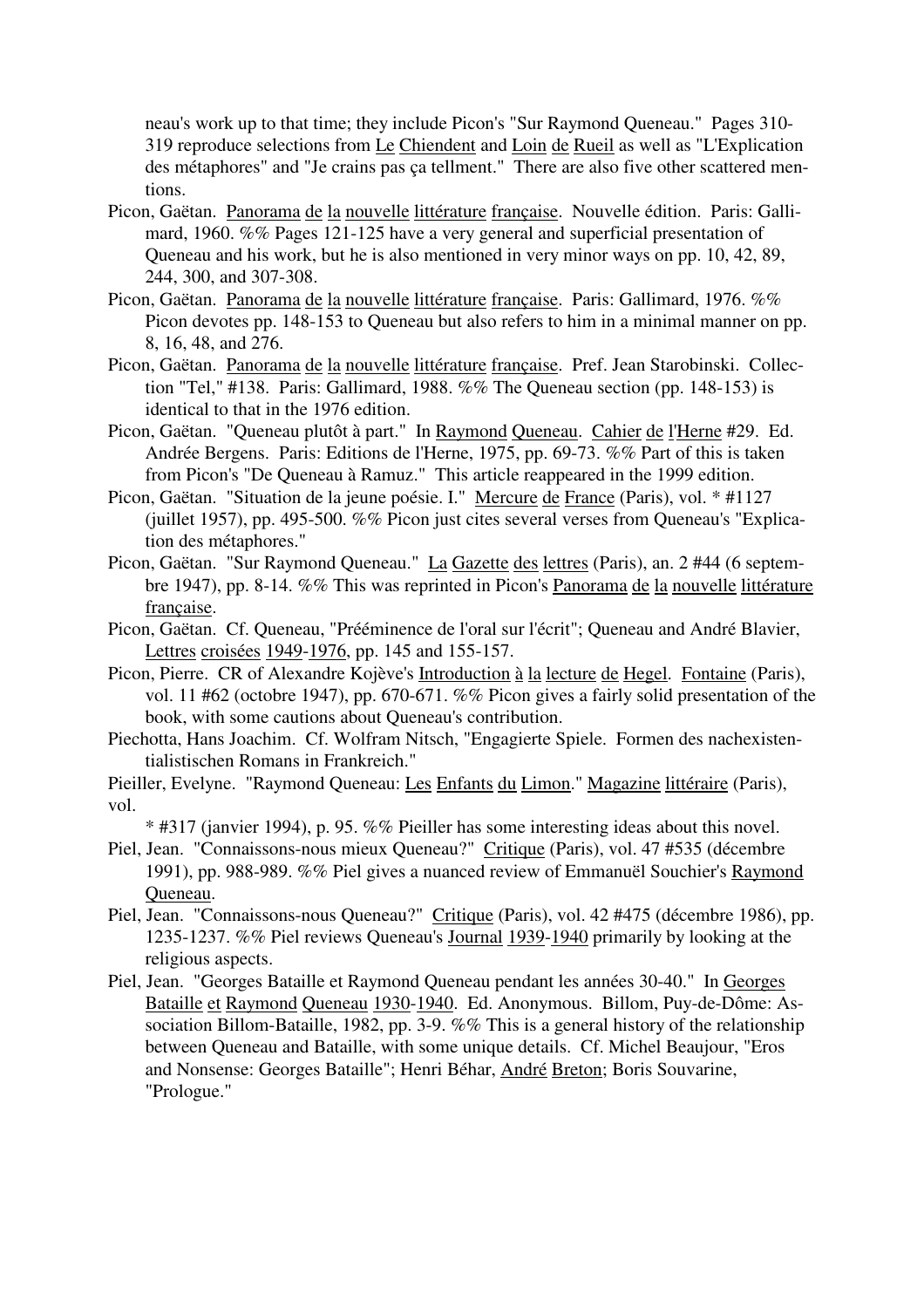- Piel, Jean. La Rencontre et la différence. Paris: Fayard, 1982. %% Pages 61-83, 107-108, and 123-124 offer interesting lights on Queneau's first years in Paris. Cf. Francine de Martinoir, "Le Directeur de Critique se souvient"; Josué V. Harari, CR of Jean Piel's La Rencontre et la différence.
- Piel, Jean. Cf. Astrid Bouygues and Daniel Delbreil, "Claude Simonnet face à l'homme Raymond Queneau," pp. 46 and 62; Christian Delacampagne, "Jean Piel et ses 'pierres rares'"; Francine de Martinoir, "Le Directeur de Critique se souvient."
- Pieplu, Claude. Cf. Queneau, Zazie dans le métro.
- Pierhal, Armand. "L'Alliance du disque et de la scène." La Croix (Paris), an. 76 #22028 (24 juin 1955), p. 4. %% Pierhal just mentions, in regard to a recent Frères Jacques' recording, Queneau's L'Instant fatal: "La Pendule."
- Pierhal, Armand. "L'Alliance du livre et du disque." La Croix (Paris), an. 76 #21885 (7 janvier

1955), "Loisirs," p. 7. %% Pierhal thinks a great deal of the recording of the Frères Jacques' Les Exercices de style, specially arranged for this embodiment.

- Pierhal, Armand. "L'Auteur et son public." La Croix (Paris), an. 77 #22421 (29 septembre 1956), p. 3. %% Pierhal reports on the PEN Club's annual meeting and refers to Queneau twice, once in regard to Pour une bibliothèque idéale and once in regard to Péguy.
- Pierre, José. André Breton et la peinture. Lausanne: Editions l'Age d'Homme, 1987. %% Pierre takes a rather acid look at Queneau's views on Miró not being a surrealist painter (pp. 331-332) and at Queneau's idea of Breton's view of one of Miró's paintings (p. 341).
- Pierre, José. "La Clef de l'existentialisme est une pie." La Brèche (Paris), vol. \* #8 (novembre 1965), pp. 36-43. %% Pierre claims that a telephone operator at Gallimard claimed that Queneau claimed to have said "La pie de Sartre sera un jour aussi célèbre que le cheval de Caligula."
- Pierre, José, ed. Investigating Sex: Surrealist Discussions 1928-1932. Trans. Malcolm Imrie. Postface Dawn Ades. London: Verso, 1992. %% This is a translation of Pierre's original work, but it also includes the postface and several appendices, among which "An Inquiry into Striptease (1958-1959" and "An Inquiry into Erotic Representations (1964-1965)." Cf. Ulick O'Connor, "All Talk."
- Pierre, José, ed. Recherches sur la sexualité. Pref. and notes José Pierre. Vol. IV of Archives du surréalisme. Paris: Gallimard, 1991. %% Out of 12 "séances" between 27 janvier 1928 and 1ier août 1932 where the surrealists discussed sexual practices, preferences, and atti-tudes, Queneau participated in #1 (27 janvier 1928), #2 (31 janvier 1928), #5 (7, 17, or 27 février 1928), and #6 (3 mars 1928). This text gives the complete transcripts of all 12 of the meetings. His break with the surrealists came not long after. Cf. Michel Boué, "L'In-telligence en érection"; Queneau et al., "Recherches sur la sexualité." The other volumes in the series are Marguerite Bonnet, ed., Adhérer au parti communiste? Septembre-dé- cembre 1926 and Vers l'action politique; Emmanuel Garrigues, ed., Les Jeux surréalistes: mars 1921 -- septembre 1962; and Paule Thévenin, ed., Bureau de recherches surréalistes.
- Pierre and Pierrette. "Allo, Allo! Opéra 65-00?" L'Aurore (Paris), an. 11 #2311 (16-17 février 1952), p. 4. %% The authors report a "bon mot" of Queneau in regard to censored literature passing the frontier.

Pierre-Sylvestre. "La Fête quenienne: Innocence et folie." In Raymond Queneau. Cahier de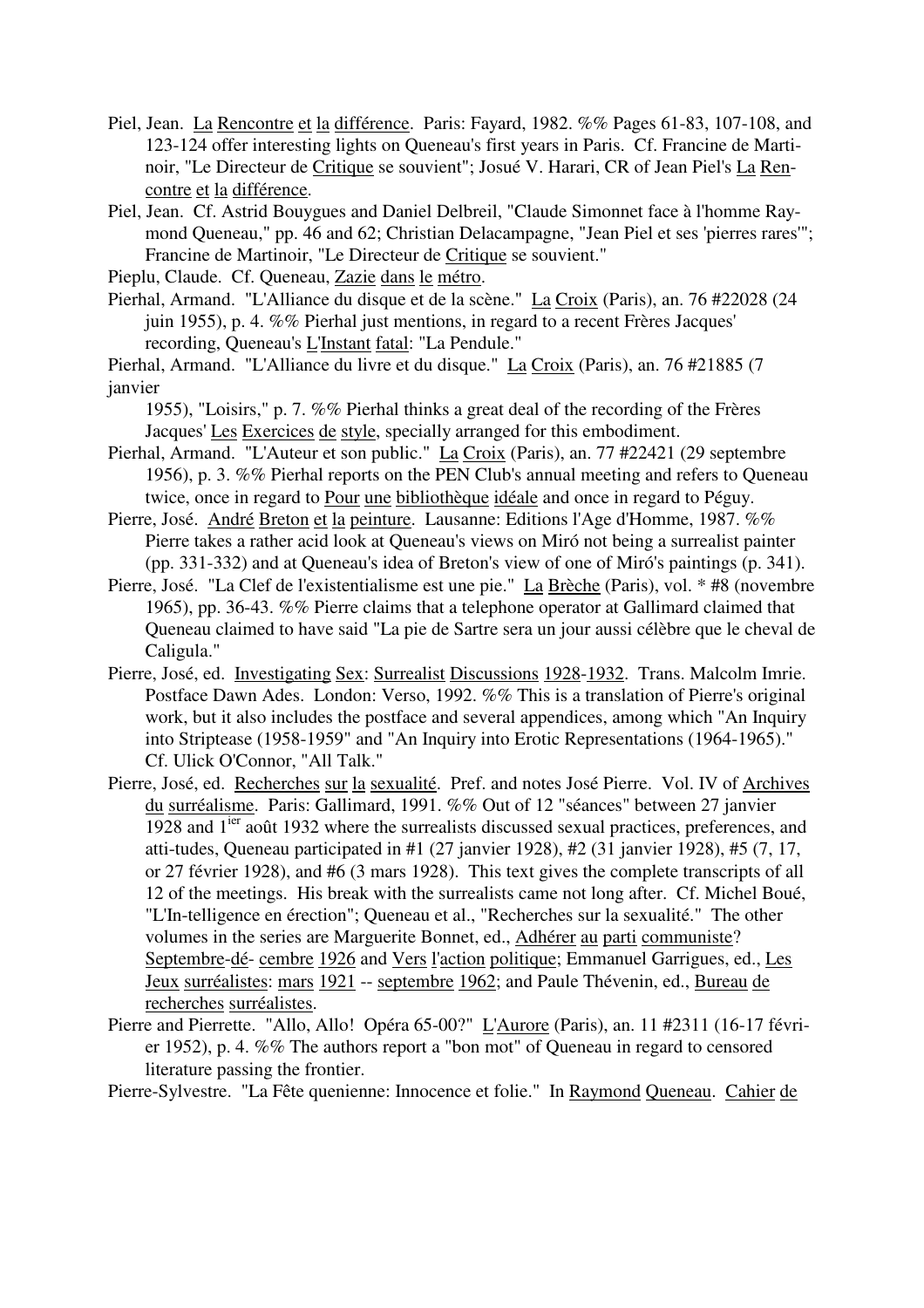l'Herne #29. Ed. Andrée Bergens. Paris: Editions de l'Herne, 1975, pp. 154-162. %% Pierre-Sylvestre reviews the appearance of the cinema as recreation in Queneau's works. This article reappeared in the 1999 edition.

Pierssens, Michel. Cf. Michel Braudeau, "Raymond Queneau et le vertige de la folie littéraire";

Anne Herschberg-Pierrot, "De Bouvard et Pécuchet aux Enfants du Limon"; Pierssens, Michel. Cf. Jean-François Jeandillou, "Ce que *je* ne sait pas."

Pietzsch, Ingeborg. "Im Aufwind." Theater der Zeit (Berlin), vol. 38 #7 (16 juli - 15 august 1983), pp. 59-62. %% This is apparently a review of a theater version of Exercices de style in Budapest.

Pignarre, R. CR of Jean Queval's Essai sur Raymond Queneau. Les Livres (Paris), vol. \* #7 (octobre 1960), p. 23. %% Pignarre has some hesitations about the value of this work.

Pilard, Philippe. "Zazie dans le métro." Image et son (Paris), vol. \* #172 (avril 1964), pp. 65- 90. %% This is a rather complete and technical précis of the film, including criticism.

Pilard, Philippe. "Zazie dans le métro." Revue du cinéma / Image et son / Ecran (Paris), vol. \* #274 (juillet-août 1973), pp. 161-167. %% This is a simple reprint of the original.

Pilarová, Eva. "Drobná kní ka velkého humoru." Nové Knihy (Praha), vol. \* #7 (\* února 1973), p. 4. %% This seems to be a review of Dimanche de la vie written in Czech.

Pilcher, Ian. "Ambiguity and Parody in Three Novels by Raymond Queneau." Doctoral disser-

tation. Director Walter Redfern. Reading, England: University of Reading, 1984. %% The novels in question are Le Chiendent, Pierrot mon ami, and Les Fleurs bleues.

- Pilcher, Ian. "Aspects de la parodie dans les romans de Queneau." Temps mêlés #150 + 17/19 (avril 1983), pp. 67-75. %% Pilcher presents exactly what his title suggests.
- Pilcher, Ian. "Une Source de la création littéraire: L'Influence de la bande dessinée sur la composition de Les Fleurs bleues." Temps mêlés #150 + 11 (février 1981), pp. 23-31. %% Pilcher does a good job of fulfilling the promise of the title.
- Pillaudin, Roger. "Gros Plan sur Raymond Queneau." Micro et caméra (Paris), vol. \* #2 (octobre 1965), pp. 11 and 22. %% This magazine is an organ of the ORTF, so Pillaudin's interview naturally concentrates on Queneau's radio work and his involvement with music. Quite interesting. Cf. Pierre Hahn, "Comme il vous plaira Raymond Queneau"; Jean-Pierre Longre, Raymond Queneau en scènes, p. 98; Marcelle Michel, "A l'écoute de France-Culture" and "Comme il vous plaira Raymond Queneau."

Pillaudin, Roger. Loin de Rueil. "Comédie musicale d'après le roman de Raymond Queneau."

"Collection du répertoire." Paris: Théâtre national populaire, 1961. %% This turns out to be little more than a trivial reduction of the novel into a "comédie de boulevard." This text does not include the music, written by Maurice Jarre.

Pillaudin, Roger. Loin de Rueil. "Comédie musicale d'après le roman de Raymond Queneau."

Pref. Queneau. Paris: Gallimard, 1962. %% This is significantly different from the TNP version of the previous year.

Pillaudin, Roger. Cf. Anonymous, "Comme il vous plaira, Raymond Queneau"; J.-C. Jaubert, "Du rêve à l'aventure"; Queneau and André Blavier, Lettres croisées 1949-1976, pp. 162, 172, 210, 362 (note 182), and 368 (note 250); Claude Rameil, La TSF de Raymond Que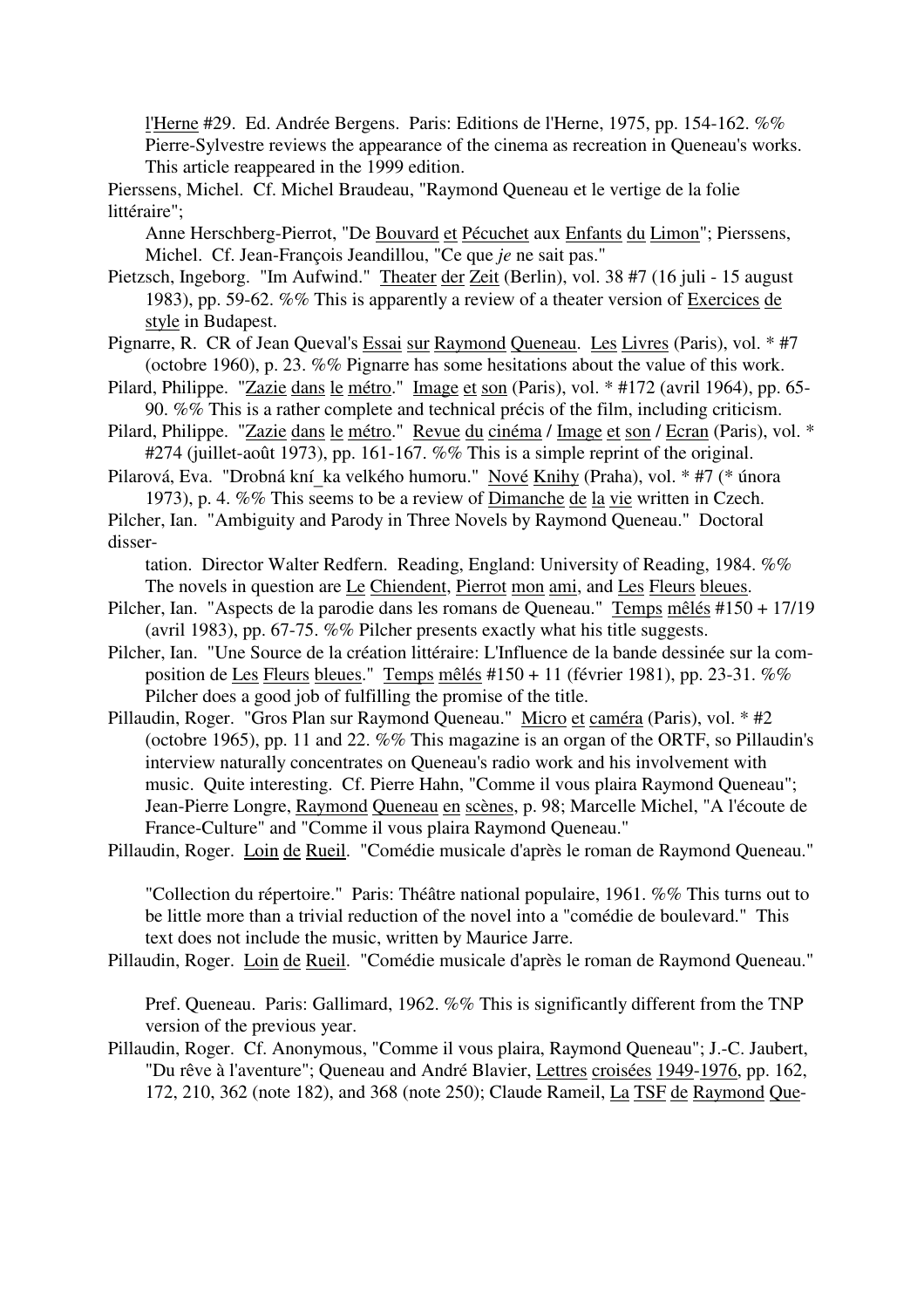neau, pp. 153-155.

- Pillault, R. Cf. Anonymous, Minutes of the Conseil d'Administration, Société française d'archéologie, séance du 21 mai 1958.
- Pillement, Georges. CR of Un Rude Hiver. Nación (Buenos Aires), an. 71 #24598 (7 enero 1940), "Artes-Letras," p. 4. %% Pillement primarily gives a brief resume of the plot of the original version of this novel.
- Pillement, Georges. "Regards sur Paris." La Revue de Paris (Paris), vol. 75 #10 (octobre 1968), pp. 132-133. %% This is a review of a book by this title put out by the Académie Goncourt members. Cf. Queneau, "Paris qui bouge."

Pillement, Georges. Cf. Maurice Lemaître, Le Théâtre dadaïste et surréaliste.

- Pineau, Guylaine. Cf. Georges Kliebenstein and Guylaine Pineau, "Queneau et la 'poligraphie'."
- Pinette, G. CR of Les Oeuvres complètes de Sally Mara. Books Abroad (Norman, Oklahoma), vol. 37 #2 (spring 1963), p. 170. %% Pinette finds the two major works in this collection to be merely vulgar and seems to suggest that Queneau wrote them only because of the success Zazie dans le métro...!
- Pingaud, Bernard. "Le Chardon sans pitié." Le Matin (Paris), vol. \* #293 (7 février 1978), p. 22. %% Pingaud gives a positive and rather insightful review of Les Derniers jours.
- Pingaud, Bernard. "Le Parfait Banlieusard." L'Arc (Aix-en-Provence), vol. \* #28 (\* 1966), pp. 7-10. %% This is a rather general but very good article.
- Pingaud, Bernard. "Quels ont été pour vous les événements marquants de 1959 sur les plans littéraire, artistique, culturel?" Les Lettres nouvelles (Paris), an. 7 #36 (30 décembre 1959), pp. 32-35. %% Pingaud's answer includes, of course, Zazie dans le métro.
- Pingaud, Bernard. "Zazie dans le métro." Esprit (Paris), vol. 27 #3 (= #271) (mars 1959), pp. 531-533. %% Pingaud does a fairly good review of Queneau's novel for this early in it's career.
- Pingaud, Bernard. Cf. Queneau and André Blavier, Lettres croisées 1949-1976, pp. 270-271 and 298.
- Pinguilly, Yves. Cf. Queneau, "Exercices de style" and "Pour un art poétique."
- del Piombo, Akbar. This was the pseudonym of Norman Rubington, an American painter in Paris on the GI Bill who was a major part of Maurice Girodias' Olympia Press. He wrote eight books for Girodias as well as co-translating Zazie dans le métro into English with Eric Kahane. Cf. Terry Hale, "Raymond Queneau 1903-1976"; Zazie dans le métro (Olympia Press edition).
- Pippin, Robert B. "Being, Time, and Politics: The Strauss-Kojève Debate." History and Theory (Middletown, Connecticut), vol. 32 #2 (may 1993), pp. 138-161. %% Pippin just makes a reference (page 146, note) to Queneau's "Premières Confrontations avec Hegel."
- Pirandello, Luigi. Cf. Jean-Pierre Longre, Raymond Queneau en scènes, pp. 25, 52, 133, and 205.
- Piras, Anna. "Circolarità e sagezza in Pierrot mon ami di Raymond Queneau." Mémoire de maîtrise. Director Giovanna Melis. Cagliari, Italia: Università degli studi, 1975. %% While Piras does consider circularity and "sagesse," she also includes other issues which would be difficult to summarize accurately.
- Pirenne, Maurice. Cf. Queneau and André Blavier, Lettres croisées 1949-1976, pp. 37, 38, 53, 62, 63, 64, 73, 96, 134, 200, 202, 292, 301, 308-311, 317, 326, 331, 346 (note 19), 349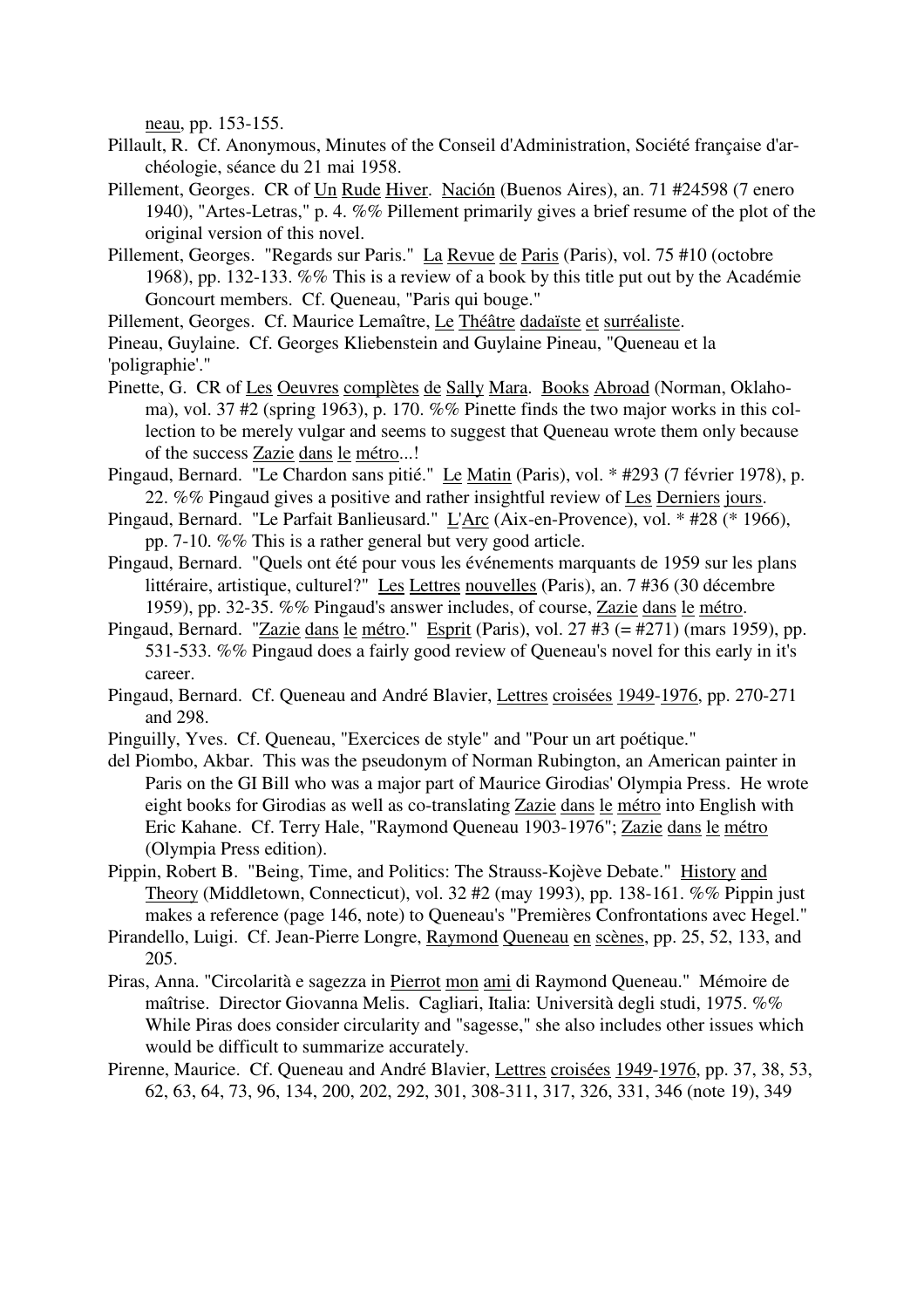(note 53), 350 (note 69), 357 (note 143), 382 (note 363), and 383 (notes 375 and 389). Blavier dedicated Temps mêlés #34-35 (20 décembre 1958) to Pirenne; that issue contained nothing but about 58 of his "dessins."

- Pire, François. Cf. Jacques Dubois, Francis Edeline, Jean-Marie Klinkenberg, Philippe Minguet, François Pire, and Hadelin Trinon, A General Rhetoric and Rhétorique générale.
- Pirier, René, ed. Les Fleurs de la verte espérance. Paris: Grund, 1956. %% This merely has L'Instant fatal: "Ballade en proverbes du vieux temps" and "Fable" on pp. 285-286.
- Piron, Maurice. "Médaillon pour le souvenir de Robert Grafé." Marche romane (Liège), an. 18 #2 (\* 1968), pp. 47-50. %% Piron just mentions that Queneau had memorized some of Grafé's poetry.
- Piroué, Georges. "Zazie dans le métro." L'Impartial (Les Andelys), an. # (21 mai 1959), p. 11. %% Piroué gets beyond the usual review of Zazie dans le métro to consider Queneau's style and, one might almost say, realism.
- Pitt-Rivers, Sonia. "Queneau Underground." London Magazine (London), vol. 7 #11 (november 1960), pp. 74-80. %% Pitt-Rivers discusses a number of aspects of Queneau in the framework of a rather negative review of Barbara Wright's translation of Zazie; there was correspondence on the subject (to be found in the Lilly Library in Bloomington, Indiana). Cf. Lindsay Duguid, "Grief and Gaiety."
- Pi\_u, Luca. Cf. Queneau, Exercitii de stil and Zazie în metrou.
- Pivano, Fernanda. Cf. Queneau, Il Pantano.
- Pividal, Raphaël. "Les Mathématiques à travers Queneau." L'Express (Paris), vol. \* #644 (17 octobre 1963), p. 47. %% In his review of Bords, Pividal concentrates on the fun of knowing and teaching which inspires Queneau in this and other of his works.
- Pivot, Bernard. "Les Anciens Combattants du surréalisme rendent hommage à André Breton."

Le Figaro littéraire (Paris), an.\* #1095 (13 avril 1967), p. 2. %% The only point at which Pividal touches Queneau is an extract from Queneau's "Erutarettil."

- Pivot, Bernard. "Quand le nouveau roman demande qu'on l'éclaire sur ses obscurités." Le Figaro littéraire (Paris), an. 20 #991 (15 avril 1965), p. 2. %% Pivot describes a contest arranged by "Travail et Culture" and cites the question that Queneau asks in regard to Zazie dans le métro. Cf. Anonymous, "Un Concours."
- Pivot, Bernard. "Queneau s'autocritique." Le Figaro littéraire (Paris), an. \* #1200 (5 mai 1969), p. 20. %% Pivot points to Queneau's "Errata" and explains what was in question.
- Pivot, Bernard. Cf. Pierre Assouline, "Quand les Dix censurent"; Jean Chalon and Bernard Pivot, "Restaurants littéraires"; Dominique Dhombres, "Malraux et Pivot"; Patrick Rambaud, Bernard Pivot reçoit...
- Plangg, Guntram. Cf. Johannes Georg Brüstle, "Le Français tel qu''on' le parle dans Raymond Queneau: Zazie dans le métro."
- Plante, Jean-René. "Pierrot mon ami ou la mise en question du romanesque." Master's thesis.

Montréal: McGill University, 1971. %% Plante looks at Pierrot mon ami in terms of Queneau's subversion of the usual elements constituting a novel.

Plard, Henri. "Sur les limites du traduisible: Zazie dans le métro en anglais et en allemand." In

Communiquer et traduire: Hommages à Jean Dierickx. Ed. G. Debusscher and J. P. Van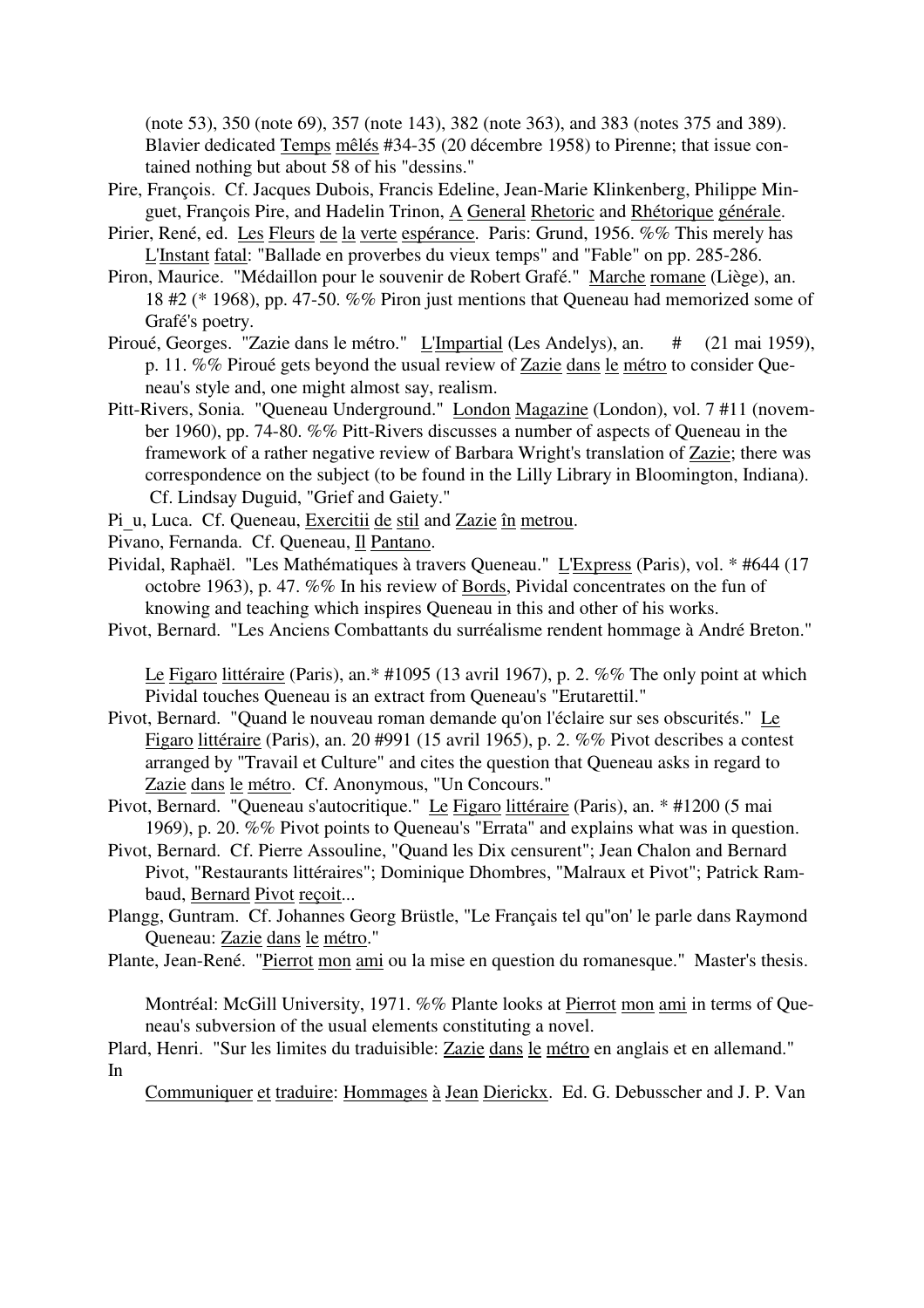Noppen. Bruxelles: Université libre de Bruxelles, 1985, pp. 65-74. %% This article discusses the differences between the translations of Eugen Helmlé and Barbara Wright. Cf. Patricia von Münchow, "Queneau ou le vertige du sens: Réflexions critiques sur la traduc-tion du Chiendent en allemand et en anglais."

- von Platen, Alexander. Cf. Queneau, Mathematik von morgen.
- Plénat, Marc. CR of Benoît de Cornulier's Théorie du vers. Revue romane (Kobnhaven), vol. 18 #2 (\* 1983), pp. 311-317. %% This is a rather thoughtful review which briefly mentions some "faults" in Queneau's Petite Cosmogonie portative.
- Plénat, Marc. "Lotulenoque sur la lorphologiemique du loucherbem de Layrondmuche Leneauques." Cahiers de grammaire (Toulouse), vol. \* #8 (novembre 1984), pp. 173-202. %% Plénat discusses in great scientific detail Queneau's use of the form of language modification known as "loucherbem." Cf. Christiane Bastard-Gruel, "Loucherbem et largonji"; Barbara E. Bullock, "Popular Derivation and Linguistic Inquiry: Les Javanais"; Jacques Cellard, Anthologie de la littérature argotique des origines à nos jours.
- Plénat, Marc. "Morphologie d'un 'langage secret': Le Javanais de Queneau." Cahiers de grammaire (Toulouse), vol.  $*$  #6 (juin 1983), pp. 150-194. %% This is on the "javanais" Queneau used in one of his "exercices de style."
- Plisnier, Lucienne. "A nous, Zazie." Pourquoi pas (Bruxelles), an. 72 #3326 (26 août 1982), p. 111. %% Plisnier merely announces the upcoming first symposium in Verviers.
- Plot, M. R. "Défense de Queneau." France observateur (Paris), vol. 10 #462 (12 mars 1959), p. 16. %% Plot writes a letter to the editor protesting the comments of another reader who had accused Queneau of being pornographic in Zazie dans le métro. Cf. M<sup>me</sup> Hodi-guet, "Queneau pornographe?"
- Plottel, Jeanine P. "The Mathematics of Surrealism." Romanic Review (New York), vol. 71 #3 (may 1980), pp. 319-329. %% There is only a reference (pp. 319-320 and note) to Exercices de style: "Dans un parallélépipède rectangle..."
- Plottel, Jeanine Parisier. Cf. Mary Ann Caws, "Whatever is Fitting in a Text (On Being Buttoned in a Scene)."
- Pluche, Bernard. "Vodaine et Queneau." Plein Chant (Bassac, France), vol. \* #57-58 (hiverprintemps 1995), pp. 25-26. %% Pluche explains how Vodaine came to create the Variations typographiques sur deux poèmes de Raymond Queneau.
- Plume, Christian. "Zazie dénaturée." Arts (Paris), vol. \* #752 (9 décembre 1959), p. 14. %% Plume gives a rather negative critique of a stage version of Zazie dans le métro.
- Plumyène, Jean. "Luigi Malerba: Une Révolution de la syntaxe." Magazine littéraire (Paris), vol. \* #48 (janvier 1971), p. 36. %% This only has a statement that Malerba likes Queneau, especially Les Fleurs bleues.
- Pobel, Didier. "Doukilécridonktan?" Le Dauphiné libéré (Grenoble), an. # (20 mai 2002), p. . %% Pobel gives a rather average review of Michel Lécureur's biography of Queneau.
- Pochet, Jean-Michel. "André Blavier." Le Mensuel littéraire et poétique (Bruxelles), vol. \* #293 (juillet 2001), p. 2. %% Pochet offers an obituary that manages to be as joyous as Blavier himself and far more detailed and precise than is usual. He gives a much better idea of Blavier than most presentations do.

Pochet, Jean-Michel. "Antonymes, l'intime divertissement de l'urbanité." Amis de Valentin Brû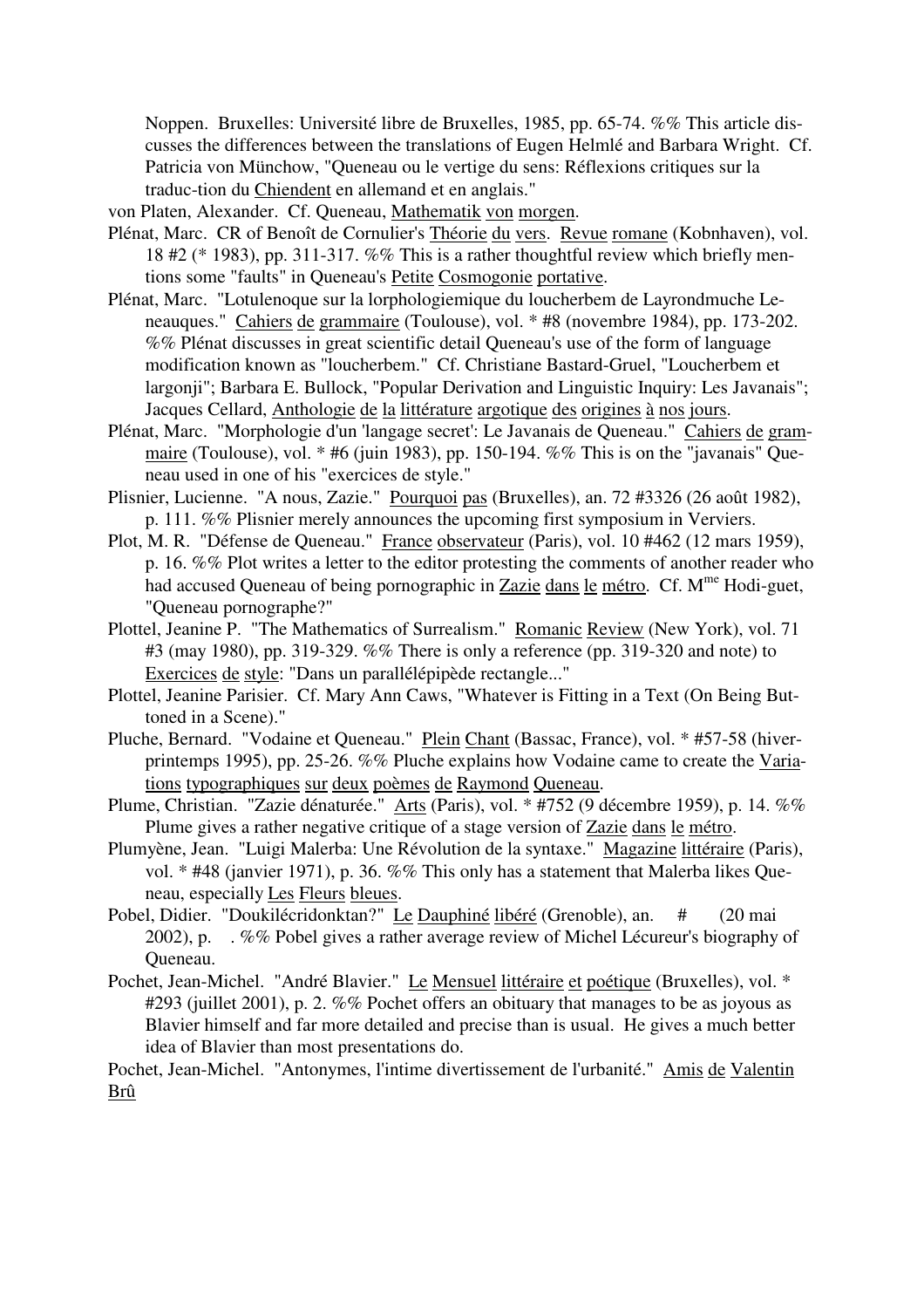#40-42 (décembre 2005), pp. 127-134. %% Pochet offers some rambling musings on the subject of the "Solennel Emmerdement de la ruralité" colloquium (Saint-Epain, 13-15 septembre 2003) and certain related manuscripts.

Pochet, Jean-Michel. CR of Dominique Charnay's Raymond Queneau: Dessins, gouaches et aquarelles. Amis de Valentin Brû #34-35 (juillet 2004), pp. 109-110. %% Pochet's review should be enough to make just about anyone wish to read and study this work. Cf. Amis de Valentin Brû #34-35 (juillet 2004), p. 52.

Pochet, Jean-Michel. "Eponge Queneau?" Australian Journal of French Studies (Clayton, Vic-

toria), vol. 40 #1-2 (january 2003), pp. 224-233. %% Pochet discusses Queneau's mastery of literature as he shows how a poem which Queneau contributed to a radio show has been treated by researchers. Cf. Anonymous, "Centons de province"; Michel Laclos, "Ohé! les centonniers!"; Antoine Mercoeur, "La Radio. Nice en direct."

Pochet, Jean-Michel. "Face à face à préface à machines." In Trois Sculptures, machines à lire les "Cent Mille Milliards de poèmes" de Queneau by Robert Kayser. Amay (Belgique): La Maison de la poésie d'Amay, 1999, pp. 7-10. %% Pochet gives a somewhat whimsical-

poetical introduction to Kayser's three sculpture-machines and the project which they embody.

Pochet, Jean-Michel. "Georges Simenon et Raymond Queneau." Cahiers Simenon (Bruxelles),

vol. \* #17 (décembre 2003), pp. 171-178. %% Pochet provides a number of details about their contacts and their points in common, including the correction of a misapprehension in a relatively recent newspaper article. Very valuable for understanding what Queneau thought about Simenon.

- Pochet, Jean-Michel. "Une Petite Gare..." Amis de Valentin Brû #34-35 (juillet 2004), pp. 141-142. %% Pochet presents an exhibition of Robert Kayser's three Cent Mille Milliards de poèmes machines (tour-gyron, mètre-cube, monstre combinatoire) in the semi-abandoned railway station of Watermael-Boisfort in the Brussels suburbs. He mentions other aspects of the exhibition as well, adding that the entire event had been organized by Florence Géhéniau. Cf. Huguette de Broqueville, "Queneau. Watermael-Boisfort. Gare. 16 mars 2003."
- Pochet, Jean-Michel. "Queneau-Blavier: 'Lettres mêlées de deux fous de littérature'." Amis de Valentin Brû #34-35 (juillet 2004), p. 130. %% Pochet gives a short account of a dinnertheater presentation that took place at the Théâtre-Poème in Brussels on 27 septembre 2003. Cf. also Amis de Valentin Brû #34-35 (juillet 2004), p. 54.
- Pochet, Jean-Michel. "Queneau, personnage? personne? ou Queneau dissymétrique." In Le Personnage dans l'oeuvre de Queneau. Ed. Daniel Delbreil. Paris: Presses de la Sorbonne nouvelle, 2000, pp. 17-31. %% Pochet has a series of comments, reflections, and facts centered loosely around passages or statements from Queneau's Journaux (1914- 1965). His point seems to be that this work (and others concerning Queneau's life and ideas) are not as clear, complete, and accurate as one might think.
- Pochet, Jean-Michel. "Queneau, un spectacle?" Amis de Valentin Brû #28-31 (juillet 2003), pp. 317-325. %% Pochet presents his own "spectacle Queneau," which is here the commentary he gave for a series of slides he showed at the "Raymond Queneau et les spec-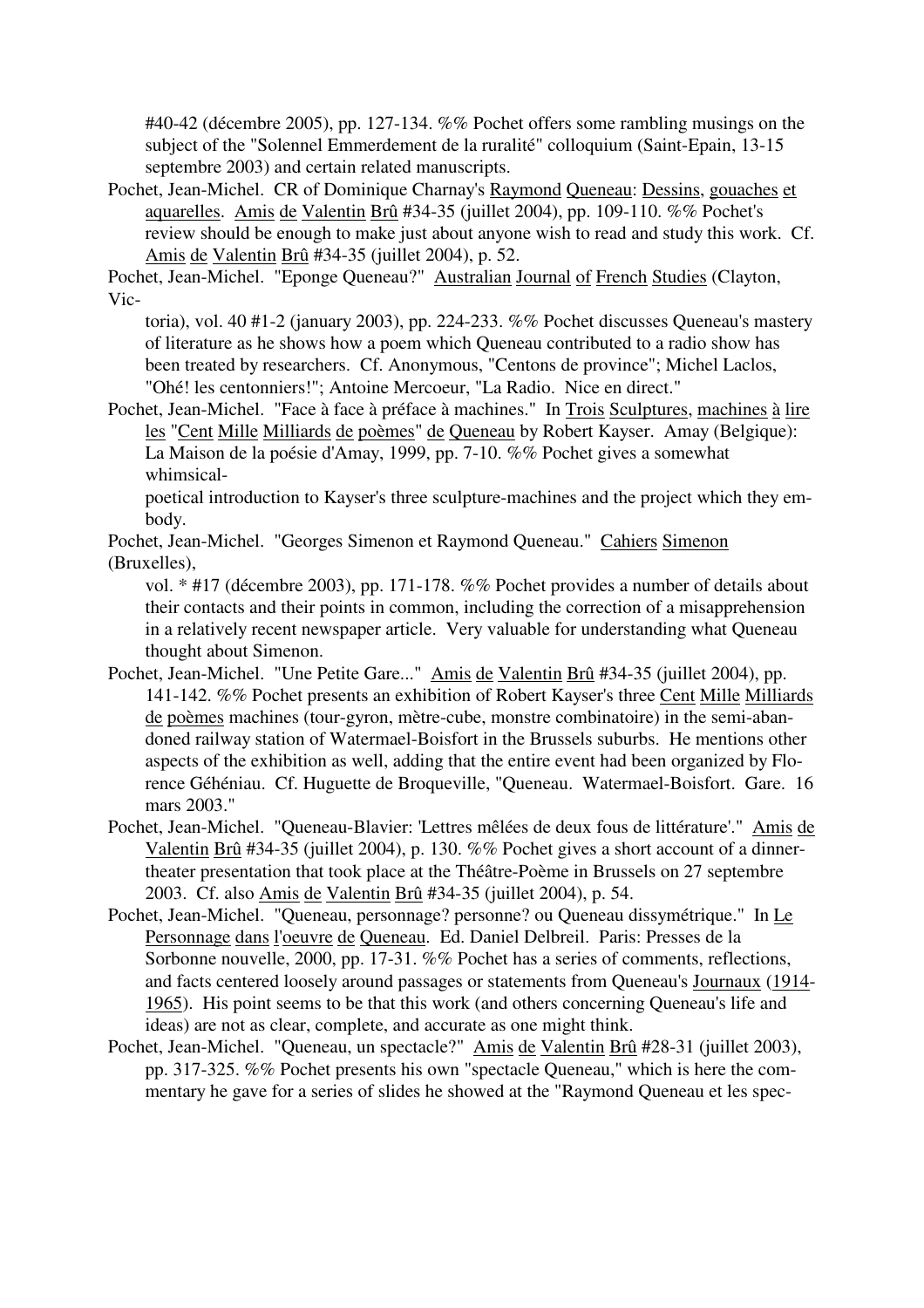tacles" symposium (Mersch, 5-7 octobre 2000) as well as for a number of particular editions of various Queneau works which he had brought with him. He also has some worth-while details about Queneau's apartment in Neuilly and his grave in Juvisy-sur-Orge (the commune next to Epinay-sur-Orge, where his parents lived).

- Pochet, Jean-Michel. "Robert Queneau." Trousse-Livres (Paris), vol. \* #55 (décembre 1984), pp. 30-31. %% This piece is on the collision between Queneau and the dictionary as to its subject, Queneau's poetry, and permutations thereof; it's hard to be more precise.
- Pochet, Jean-Michel. "Victor Hugueau & Raymond Queno. H & Q." Recherches et travaux (Grenoble), vol. \* #62 (\* 2003), pp. 167-175. %% Pochet traces a number of points of congruence and contact between Queneau and Victor Hugo. Pochet originally presented this at the "Construire une chimère, rêver avec Victor Hugo" conference at the université Stendhal in Valence (10-11 octobre 2002).
- Pöckl, Wolfgang. "Fachjargon mit Narrenhut: Anmerkungen zum verfremdeten Technolekt Raymond Queneaus." In Literatur und Wissenschaft: Begugnung und Integration. Festschrift für Rudolf Baehr. Ed. Brigitte Winklehner. Tübingen: Stauffenburg Verlag, 1987, pp. 159-174. %% This article seems to concern the influence of science and mathematics on Queneau's work.
- Pöckl, Wolfgang. "Raymond Queneaus Petite Cosmogonie portative --- Epos des Computerzeitalters?" In Das Epos in der Romanen: Festschrift für Dieter Kremers zum '65 Geburtstag. Ed. Susanne Knaller and Edith Mara. Tübingen: Narr, 1986, pp. 309-324.
- Pöckl, Wolfgang. Cf. Jörn Albrecht, "Zazie dans le métro italienisch und deutsch: Zum Problem der Ubersetzung von Texten grosser sozio-stilistischer Variabilität"; Klaus Lichem, "Innersprachliche Mehrsprachigkeit und deren Ubersetzungproblem in Zazie dans le métro von Queneau."
- Podak, Klaus. "Wo es Wörter hagelt. Queneaus Hundszahn -- nach 40 Jahren auf deutsch." Süddeutsche Zeitung (München), an. \* #284 (9 dezember 1972), "SZ am Wochende," p. 5. %% CR of Eugen Helmlé's German translation of Der Hundszahn
- <sup>P</sup>\_dör, László. "Raymond Queneau." In Queneau, Zazie a Metrón. Budapest: Magvetó, 1973, pp. 5-17.
- Podrzucka, Katarzyna. "L'Humour dans l'oeuvre romanesque de Raymond Queneau et Boris Vian." Mémoire de maîtrise. Directrice Claude Debon. Paris: Université de Paris III (Sorbonne nouvelle), 1989. %% Podrzucka treat "humour comme perversion du langage," "humour sur le plan de la logique," "type du personnage humoristique," and "humour comme cache-sens." [This work is available at the Centre de recherches "L'Esprit nouveau en poésie"; Institut de littérature française; université de Paris III; 13, rue de Santeuil, 75005. It will be necessary to contact Professeur Daniel Delbreil beforehand in order to receive authorization.]
- Poe, Edgar Allan. Cf. Queneau, "Poe et l''analyse'" and "Sur 'Le Double Assassinat dans la rue Morgue' et autres contes d'Edgar Poe."

van der Poel, Ieme. "Franse Schrijvers in Oulipo-groep spelen in Nederland met taal." Nieuwe

Rotterdamse Courant (Rotterdam), an. 13 #177 (28 april 1983), p. 16. %% Van der Poel seems to be describing the Oulipo and its history and aims on the occasion of a number of Oulipians coming to Amsterdam to give a workshop. Cf. Anonymous, "Franse Schrijvers op bezoek."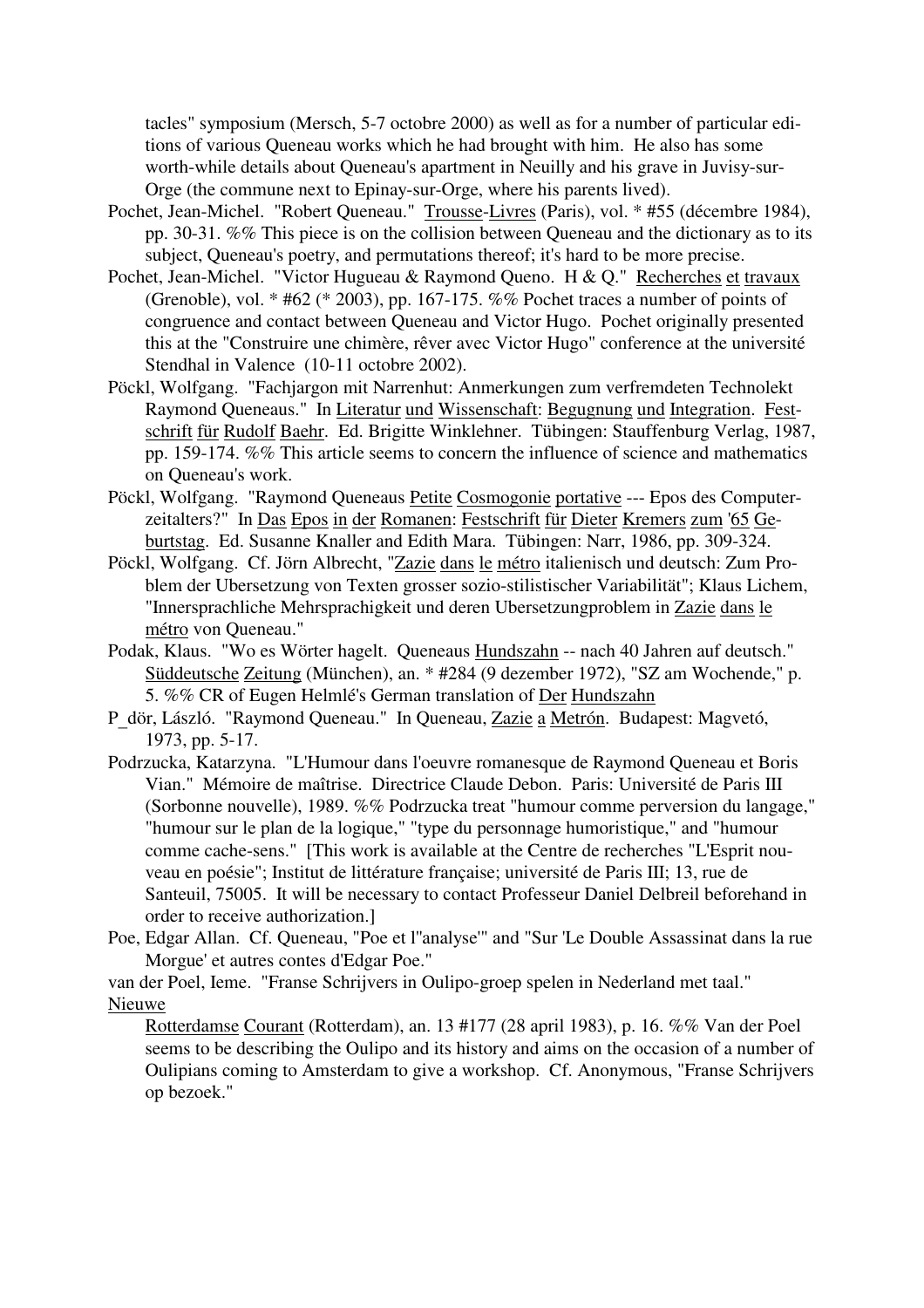Poelstra, Wardy. "Forme et sens de Saint-Glinglin." Leyden, Holland: Université de Leyde, 1986. %% This is apparently a seminar paper; it is held in the Verviers archives.

"Les Poémiens." (No title). Music by Alain Roizenblat. 33 rpm LP record. Disques Mouloudji EM 13501. %% Along with twenty other poems by Fort, Cendrars, Whitman, Apollinaire, and others, they offer Queneau's L'Instant fatal: "Trains dans la banlieue ouest."

"Les Poémiens." (No title). Music by Alain Roizenblat. 33 rpm LP record. Festival FLDZ 414. %% Along with twelve other poems by Rosnay, Aragon, Michaux, Hugo, and others, they present Queneau's Chêne et chien: "La Fête au village."

Poggi, Edoardo. "Ma 'Finnegans wake!' è un grido di battaglia." Il Piccolo (Trieste), vol. (7 settembre 1984), p.  $\%$  This is a general article on Queneau, with some attention to On est toujours trop bon avec les femmes.

Pogonialo, A. G. Cf. Alexandre Kojève, Vvedenie v chtenie Gegelia: Lektsii po Fenomenologii

dukha, chitavshiesia s 1933 po 1939.

- Poier-Bernhard, Astrid. "Oulipotische Rekurse auf das Sonett." In L'Etat de la poésie aujourd'hui (Perspektiven französisch spracher Gegenswartslyrik). Ed. Gisela Febel and Hans Grote. Frankfurt-am-Main: Lang, 2003, pp. 151-165.
- Poirié, François. "Raymond Queneau, la solitude de l'encyclopédiste." Art Press (Paris), vol. \*

#171 (juillet-août 1992), pp. 57-62. %% Poirié presents a very interesting interview of Emmanuël Souchier upon the appearance of his book, Raymond Queneau, in which Souchier covers a number of diverse topics.

- Poirier, Jacques. Littérature et psychanalyse: Les Ecrivains français face au freudisme (1914- 1944). Collection "Figures libres." Dijon: Editions universitaires de Dijon, 1998. %% Poirier considers Queneau on pp. 68-83, and he gives a rather exhaustive review and interpretation of all the psychoanalytic aspects of Queneau's life and works. Poirier's presentation is quite thought-provoking. He also traces Queneau's relationship with Mme Lowtsky. Cf. Antonella Conti, "La Mission complexe de Jacques Poirier."
- Poirier, Jacques. "Zizanie dans l'ego: Queneau, philosophe et voyou." In Le Chant de Minerve. Les Ecrivains et leurs lectures philosophiques. Ed. Bruno Curatolo. Paris: Editions L'Harmattan, 1996, pp. 127-138. %% Poirier reviews Queneau's ideas on philosophy as shown in many of his works and especially his involvement with Hegel and Descartes. This is a very thorough and detailed summary of the question, even if Poirier does not pretend to pierce through to Queneau's actual personal philosophy. This volume contains the papers presented at a seminar, Les Ecrivains et leurs lectures philosophiques, held at the Université de Bourgogne on 3-4 février 1995.
- Poirot-Delpech, Bertrand. "Un Bricoleur de génie." Le Monde (Paris), an. 39 #11539 (5 mars 1982), pp. 1 and 18. %% This is an announcement of Georges Perec's death.
- Poirot-Delpech, Bertrand. "Contre l'esprit de système." Le Monde (Paris), an. 30 #8779 (5 avril 1973), p. 17. %% Poirot-Delpech finds that the articles collected in Le Voyage en Grèce have not aged well.
- Poirot-Delpech, Bertrand. "Cours inaugural de M. Merleau-Ponty." Le Monde (Paris), an. 59 #18034 (17 janvier 2003), p. 32. %% This is an abbreviated version of a column he had written 50 years previously: cf. B. D., "M. Merleau-Ponty a magistralement commencé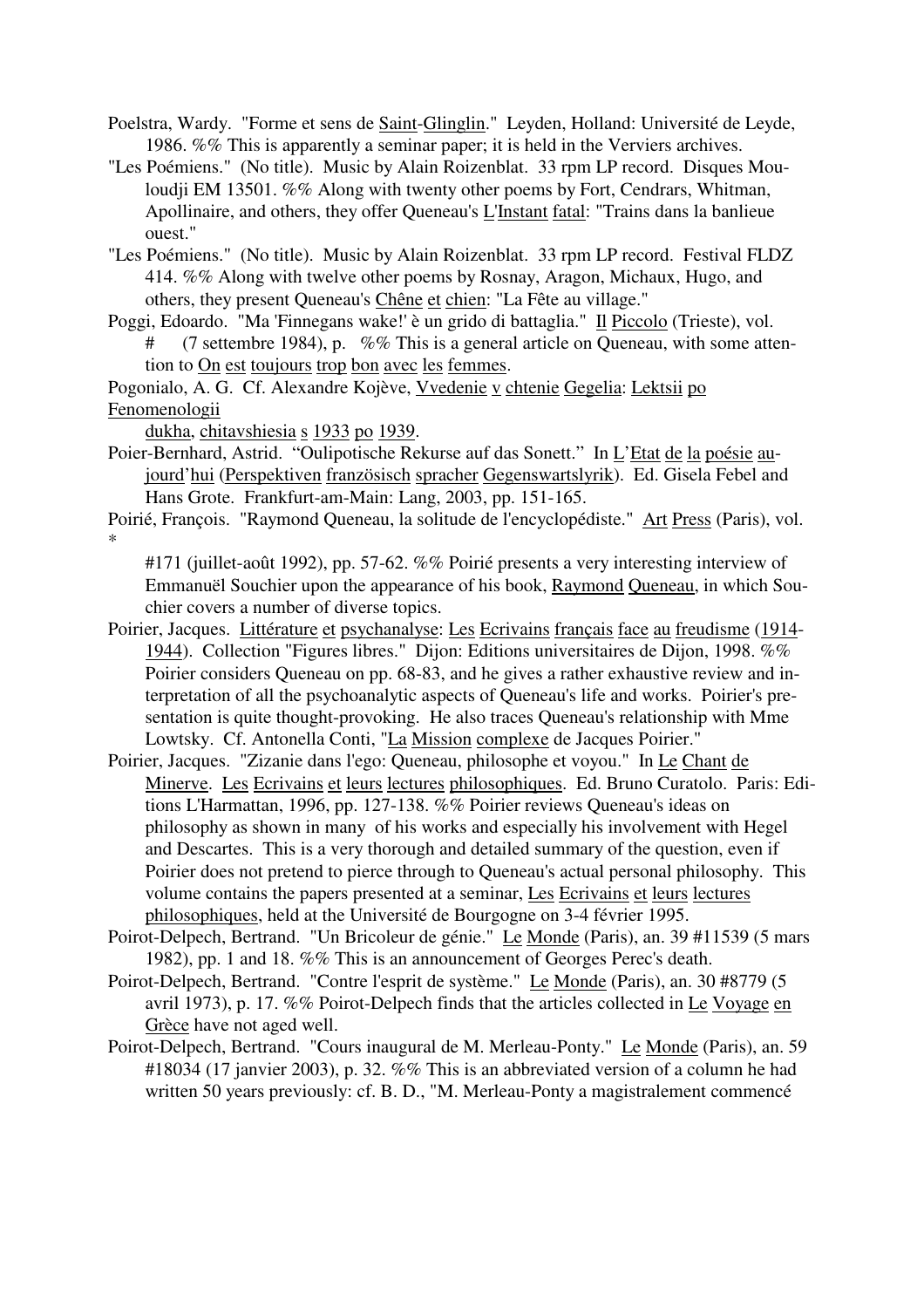son cours de philosophie."

- Poirot-Delpech, Bertrand. "Du danger de trop expliquer." Le Monde (Paris), an. 39 #11569 (9 avril 1982), p. 19. %% There is merely a brief mention of Queneau.
- Poirot-Delpech, Bertrand. "L'Ecriture buissonière: Queneau, Pividal." Le Monde (Paris), an. 35 #10292 (3 mars 1978), pp. 17 and 20. %% This presents the reissue of Les Fleurs bleues.
- Poirot-Delpech, Bertrand. "La Femme et ses images, de Pascal Lainé." Le Monde (Paris), an. 31#9285 (22 novembre 1974), p. 15. %% Poirot-Delpech discusses the style of Pascal Lainé, especially as seen in this book and two of his preceding works. He states that Lainé intended to attach "son prochain roman, Tourisme, aux recherches formelles de Raymond Queneau et de Georges Perec connues sous le nom, saugrenu comme elle, d'«Oulipo.»
- Poirot-Delpech, Bertrand. "Un Fiston à Queneau." Le Monde (Paris), an. 35 #10387 (23 juin 1978), p. 15. %% Poirot-Delpech, theoretically reviewing Pascal Lainé's Si on partait..., considers how Lainé's style resembles Queneau's. Poirot-Delpech is not deep but is of some value.
- Poirot-Delpech, Bertrand. "L'Honneur des poètes." Le Monde (Paris), an. 51 #15774 (13 octobre 1995), "Le Monde des livres," p. xi. %% Poirot reviews Francine de Martinoir's La Littérature occupée, les années de guerre (1939-1945) and claims that she lumps Queneau with Colette, Leiris, and Bataille as "silencieux" when it came to resisting the German occupation.
- Poirot-Delpech, Bertrand. "Il n'y a pas de grandes personnes." Le Monde (Paris), an. 50 #14978 (24 mars 1993), p. 25. %% Poirot-Delpech claims that Zazie instinctively knows that adults lie constantly, which causes her to lose her desire to grow up.
- Poirot-Delpech, Bertrand. "Impossible ici!" Le Monde (Paris), an. 55 #16791 (20 janvier 1999), p. 15. %% In discussing current political divisions in France, Poirot-Delpech refers primarily to Impossible ici, Queneau's translation of Sinclair Lewis's It Can't Happen Here.
- Poirot-Delpech, Bertrand. "Journal 1939-1940 de Raymond Queneau: Pas si drôle que ça, la guerre!" Le Monde (Paris), an. 43 #12880 (27 juin 1986), pp. 15 and 21. %% Poirot-Delpech's review of Queneau's Journal 1939-1940 is far from standard, although his analysis of Queneau's state of mind might not be as profound as he thinks it to be.
- Poirot-Delpech, Bertrand. "Journal 1939-1940 de Raymond Queneau: Pas si drôle que ça, la guerre!" Le Monde hebdomadaire (Paris), an. \* #1965 (26 juin 1986), p. 12. %% This is the same as the other.
- Poirot-Delpech, Bertrand. "Loin de Rueil, au T.N.P. d'après Raymond Queneau." Le Monde (Paris), an. 18 #5231 (11 novembre 1961), p. 12. %% Poirot-Delpech discusses the musical theater situation in Paris and then gives a mixed review to this production.
- Poirot-Delpech, Bertrand. "Manuel de Saint-Germain-des-Prés, de Boris Vian." Le Monde (Paris), an. 31 #9172 (12 juillet 1974), p. 11. %% Poirot-Delpech mentions Queneau in a manner and context that you don't see very often.
- Poirot-Delpech, Bertrand. "Le Moelleux des mots: Morale élémentaire de Raymond Queneau." Le Monde (Paris), an. 32 #9596 (28 novembre 1975), p. 17. %% Poirot-Delpech's review is positive but vague.
- Poirot-Delpech, Bertrand. "L'Oeil de Clara." Le Monde (Paris), an. 52 #16123 (27 novembre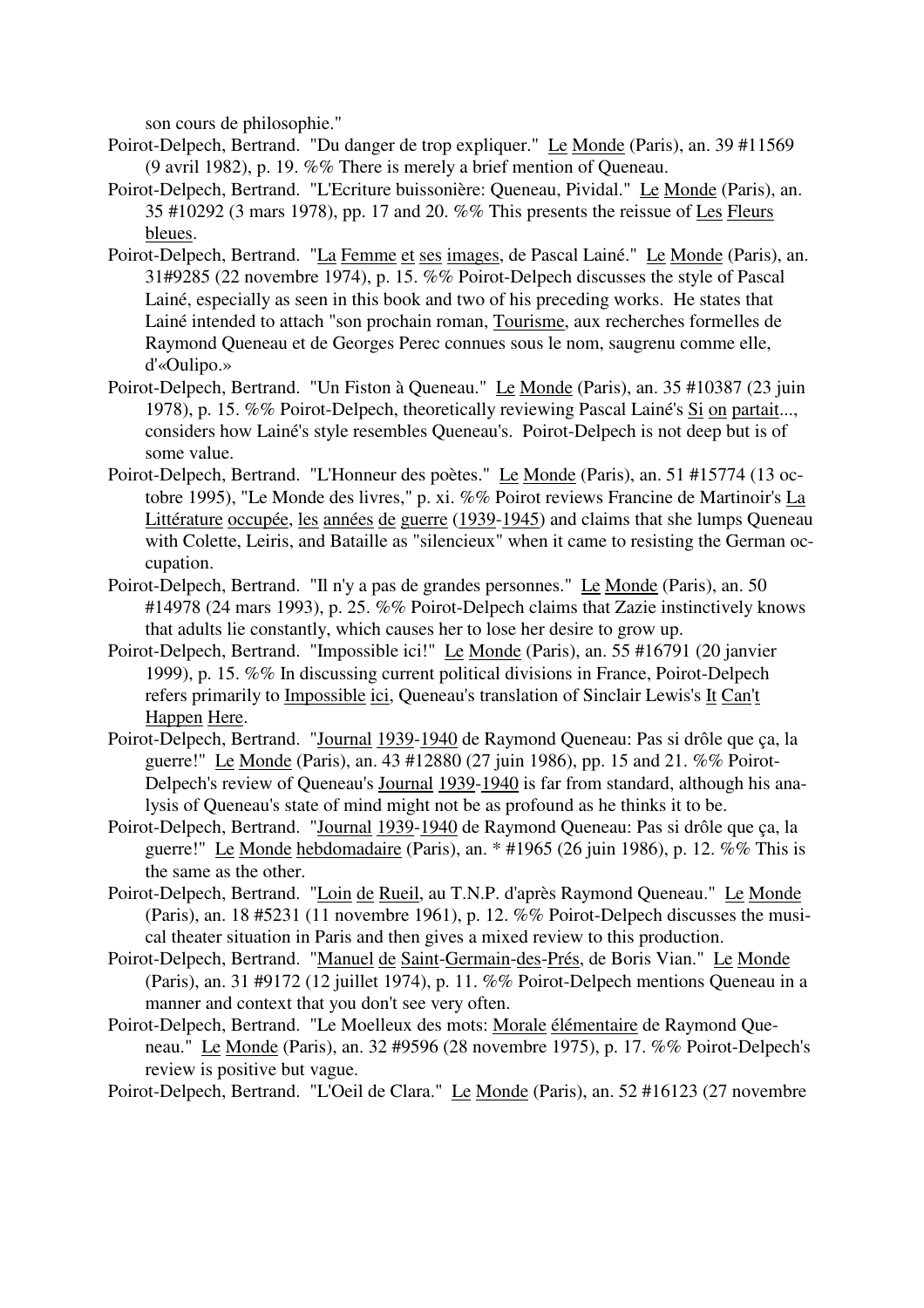1996), p. 14. %% Poirot-Delpech mentions a comment which Queneau made to André Malraux about the latter's style and gives Malraux's response.

- Poirot-Delpech, Bertrand. "On en apprend de belles!" Le Monde (Paris), an. 58 #17846 (12 juin 2002), p. 19. %% Poirot-Delpech refers to the fact that Queneau seems to have attended Mass regularly even though a devout atheist, at least according to what he reads in Queneau's Journaux (1914-1965).
- Poirot-Delpech, Bertrand. "Queneau mon ami." Le Monde (Paris), an. 33 #9879 (29 octobre 1976), p. 17. %% This is a rather interesting tribute following Queneau's death.
- Poirot-Delpech, Bernard. "Queneau mon ami." In his Feuilletons 1972-1982. Paris: Gallimard, 1982, pp. 134-138. %% This is the same as his original text.
- Poirot-Delpech, Bertrand. "La Silicose de l'artiste." Le Monde (Paris), an. 39 #11515 (5 février 1982), p. 15. %% This has only a brief mention of Queneau.
- Poirot-Delpech, Bertrand. "Sous la plage, des pavés?" Le Monde (Paris), an. 30 #8868 (19 juillet 1973), p. 13. %% Poirot-Delpech presents Change magazine, which was interested in language and literature. He makes reference to the P.A.L.F. of Marcel Bénabou and Georges Perec.
- Poirot-Delpech, Bertrand, and Philippe Sollers. "Que pensent ceux dont la renommée n'attend pas le nombre des années?" Les Nouvelles littéraires (Paris), an. 38 #1666 (6 août 1959), pp. 1 and 8. %% There is merely the mention of Zazie's name.
- Polac, Michel. "Haine de soi." Charlie-hebdo (Paris), vol. \* #290 (7 janvier 1998), p. 14. %% Polac has a severe attitude problem, and in vilifying the atmosphere in Paris? the Gallimard house? he uses Queneau and Les Derniers Jours as concrete talking points.
- Polac, Michel. Journal (1980-1998). Ed. Pierre-Emmanuel Dauzat. Collection "Perspectives critiques." Paris: Presses universitaires de France, 1999. %% Polac (juin 1986, p. 139) did not like the man Queneau and thought that his Journal 1939-1940 was not worth being published. Polac also comments (16 décembre 1990, p. 237) on the "Recherches sur la sexualité," finding that Queneau was the most "normal" of the group and somewhat rebel-lious towards Breton.
- Poli, Annarosa. "Rassegna di letteratura francese." Letterature moderne (Bologna), vol. 11 #6 (novembre-dicembre 1961), pp. 780-784. %% There is merely a statement on p. 782 that Queneau was present at a congress on "Formes et techniques du roman français depuis 1940."
- Poli, Gianni. "A propos de certaines représentations des Exercices de style et du Vol d'Icare en Italie." Amis de Valentin Brû #28-31 (juillet 2003), pp. 191-199. %% Poli describes in some detail two dramatic adaptations of Les Exercices de style done in Italy as well as indicating two theater works done there based on Le Vol d'Icare, one of which he describes fairly thoroughly. He adds a list, which he admits is incomplete, of the stage presentations of Queneau in Italy.
- Poli, Gianni. CR of Les Exercices de style. Francofonia (Bologna), an. 16 #30 (primavera 1996), pp. 153-154. %% Poli reviews the 1995 Folio plus edition in a most detailed and positive manner.
- Poli, Gianni. CR of Michel Lécureur's Raymond Queneau. Belfagor (Firenze), an. 58 #3 (31 maggio 2003), pp. 367-370. %% Poli is generally quite positive, but at root all he does is summarize the contents of the book.
- Poli, Gianni. CR of Queneau's Cher Monsieur-Jean-Marie-mon fils: Lettres 1938-1971. Bel-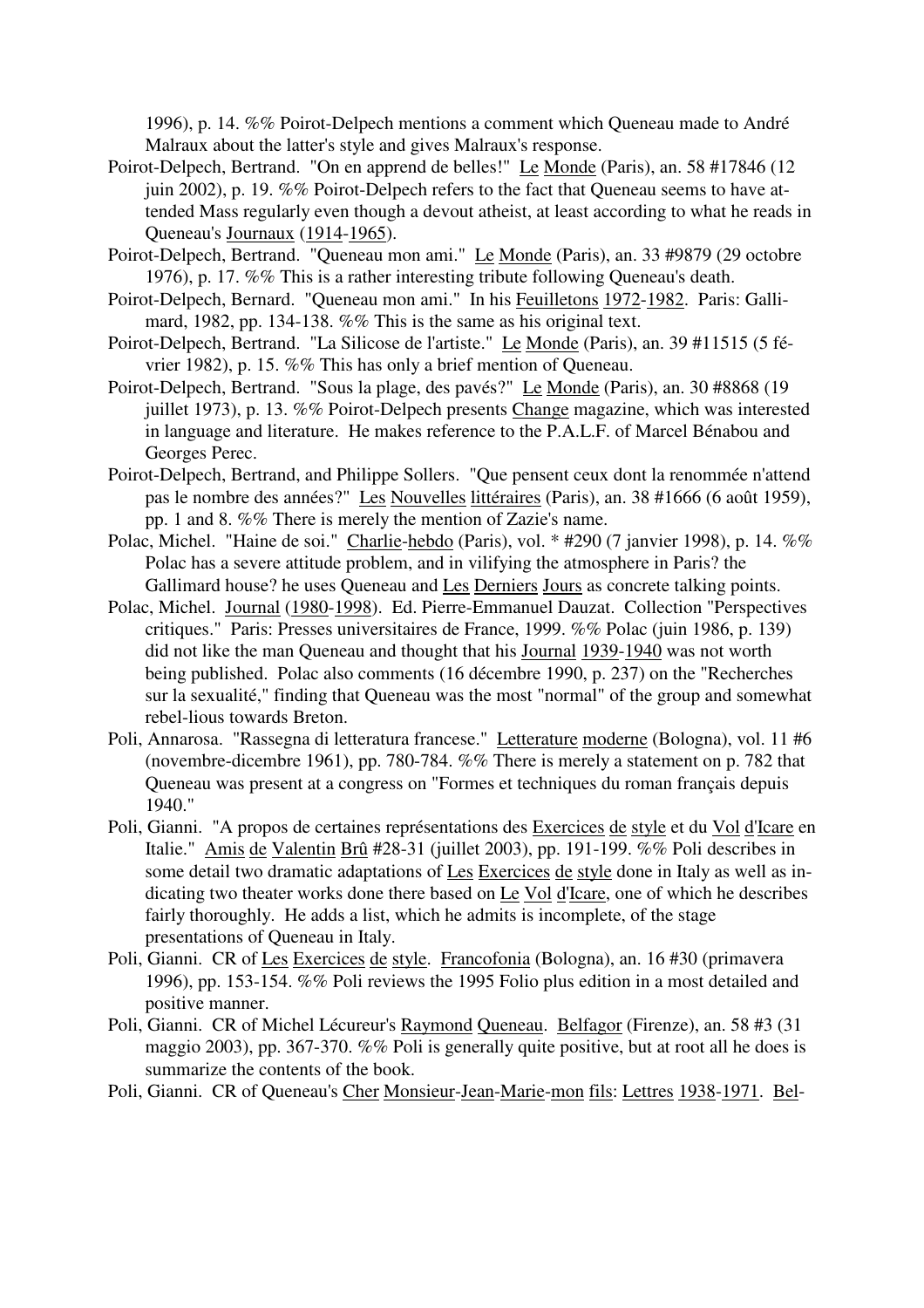fagor (Firenze), an. 59 #1 (31 gennaio 2004), pp. 124-125. %% Poli gives a positive presentation, nothing more.

Poli, Gianni. CR of Queneau's Les Derniers Jours. Francofonia (Bologna), an. 18 #35 (autunno 1998), pp. 113-116. %% Poli, supposedly reviewing a recent re-edition of Les Derniers Jours, actually considers the whole original work. He offers a refreshing new look at this novel.

Poli, Gianni. CR of Queneau's Segni, cifre e lettere e altri saggi. Il Ponte (Firenze), vol. 39 #6-

9 (giugno-settembre 1983), pp. 747-749. %% Poli tries to note most of the areas covered by Queneau in the three collections combined here by Italo Calvino, at least in terms of the basic concerns.

Poli, Gianni. CR of Queneau's Traité des vertus démocratiques. Studi francesi (Torino), an. 38

#113 (maggio-agosto 1994), p. 389. %% Poli comments especially on Queneau's state of mind as he produced this and the accompanying works.

- Poli, Gianni. CR of Temps mêlés #150 + 65-68 (printemps 1996): Pleurire avec Raymond Queneau. Colloque de Thionville 1994. Francofonia (Bologna), vol. 16 #31 (autunno 1996), pp. 147-149. %% Poli lists each of the contributors to these acts of the 1994 colloquium in Thionville and gives a general review of the main themes.
- Poli, Gianni. "Il Dialago drammatico di Raymond Queneau: Una Tangenza teatrale." Il Castello di Elsinore (Torino), an. 8 #2 (\* 1995), pp. 5-33. %% Poli analyzes Queneau's "Aux Enfers," "Saint-Siméon," and "En passant" as well the theatrical aspects of Le Chiendent, Les Temps mêlés, Le Vol d'Icare, and his surrealism. Cf. Poli, "A propos de certaines représentations des Exercices de style et du Vol d'Icare en Italie."
- Poli, Gianni. "Du Havre dans Un Rude Hiver et d'autres villes: Document et poésie." Cahiers Raymond Queneau #17-19 (juin 1991), pp. 203-211. %% Poli considers Le Havre, especially as seen in Un Rude Hiver.
- Poli, Gianni. "Figli del limo." Letture (Milano), an. 47 #485 (marzo 1992), pp. 218-220. %% Poli's review of the Bruno Pedretti translation of Les Enfants du Limon is fairly ordinary.
- Poli, Gianni. Invito alla lettura di Raymond Queneau. Collection "Invito alla lettura," sezione straniera #59. Milano: Ugo Mursia, 1995. %% Poli's book is one of popularization and has sections devoted to Queneau's life, his 18 major works (individually), themes and language, and criticism. Cf. Astrid Bouygues and Antonella Conti, "Queneau chez les Etrusques."
- Poli, Gianni. "Le Langage quenien en scène et ailleurs." Temps mêlés #150 + 57/60 (automne 1993), pp. 204-215. %% Poli's thesis is that Queneau's poetic discourse is best revealed in his various dialogues, notably those of a dramatic cast. Cf. Poli, "A propos de certaines représentations des Exercices de style et du Vol d'Icare en Italie."
- Poli, Gianni. "Lettere e diario in parallelo." Letture (Milano), an. 53 #546 (aprilo 1998), p. 47.

%% Poli gives a positive and solid --- but relatively popular --- review of Maria Sebregon-di's anthology, Centomila miliardi di baci : A Janine e Jean-Marie dalla 'strana guerra'.

Poli, Gianni. "Perec e Queneau costruttori di linguaggi." Il Ponte (Firenze), an. 53 #12 (dicembre 1997), pp. 157-161. %% Poli is... hard to summarize here.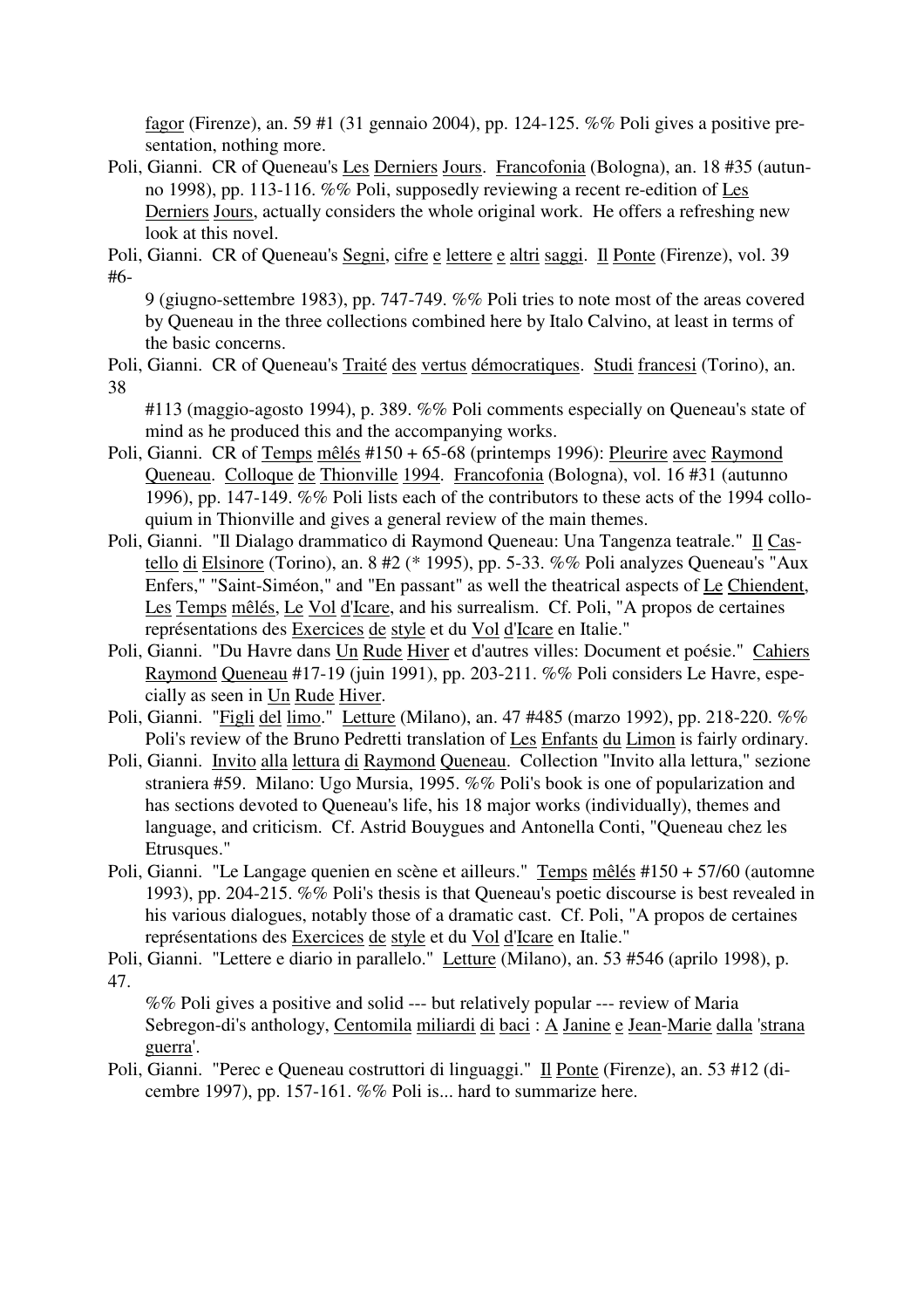- Poli, Gianni. "Politica e letteratura della 'saggezza' in un inedito di Queneau." Micromégas (Roma), an. 20 ##1-3 (= ##56-58)(gennaio - dicembre 1993), pp. 175-177. %% Poli gives an analysis of the contents, direction, and style of Queneau's Traité des vertus démocratiques.
- Poli, Gianni. "Queneau artigiano della poesia." Il Ponte (Firenze), an. 50 #11-12 (novembredicembre 1994), pp. 108-127. %% This article consists of pages from Poli's Invito alla lettura di Queneau. Poli gives the usual sort of presentation of Queneau's poetry: his concentration on language, how it reflects his life, the aptness of certain passages, etc.
- Poli, Gianni. "R. Queneau: Romanzi." Francofonia (Bologna), an. 12 #23 (autunno 1992), pp. 129-132. %% Poli reviews the Italian "Pléiade" collection of Queneau's novels and Exercices de style at some length and with some judicious commentary on the translations.
- Poli, Gianni. "Raymond Queneau (1903-1976): Il Rigore del gioco." Letture (Milano), vol. 41 #425 (marzo 1986), pp. 195-212. %% This is only a rather general article, ten years after Queneau's death.
- Poli, Gianni. "Raymond Queneau et les langages. Colloque de Thionville." Francofonia (Bologna), an.  $14 \#27$  (autunno 1994), pp. 125-128. %% Poli lists and discusses the presentations of the 1993 Thionville colloquium (as presented in Temps mêlés #150 + 57-60) and comments on Michel Bigot's "Zazie dans le métro" de Raymond Queneau. Cf. Astrid Bouygues and Antonella Conti, "Queneau chez les Etrusques."
- Poli, Gianni. "Romanzi ." Letture (Milano), an. 48 #494 (febbraio 1993), pp. 120-132. %% Poli considers the Einaudi collection of the translations of Queneau's novels into Italian entitled Romanzi.
- Poli, Gianni. "Saint-Siméon, sacré nom d'un chat!" Temps mêlés #150 + 65/68 (printemps 1996), pp. 209-217. %% Poli analyzes "Saint-Siméon," an unpublished play of Queneau.
- Poli, Gianni. "Verso un nuovo 'grado zero' del romanzo francese?" Il Ponte (Firenze), vol. 57 #2 (febbraio 2001), pp. 136-143. %% Poli mentions Queneau on p. 142 and touches on his Chiendent and Chêne et chien on p. 138.
- Poli, Paolo. Cf. Paolo Lagario, "In Autobus"; Giuseppina Manin, "Anche le suore ballano su 'Bus' di Poli"; Marta Morazzoni, "Bus"; Gianni Poli, "A propos de certaines représentations des Exercices de style et du Vol d'Icare en Italie"; Gabriella Rettura, "Les Exercices de style di Raymond Queneau: Il Testo moltiplicato."
- Pollack, Wolfgang. Cf. Renate Thaller, "Eine linguistische Analyse von Raymond Queneaus Chêne et chien."
- Polillo, Roberto. "Lo Strumento invadente." In Attenzione al potenziale. Il Gioco della letturatura. Ed. Brunella Eruli. Firenze: Marco Nardi Editore, 1994, pp. 189-208. %% While Polillo begins by writing an article on the theoretical influence of the writing instrument on the author, he rather quickly moves into what is only a presentation and evaluation of various interactive authoring systems.
- Polizzotti, Mark. André Breton. Trad. Jean-François Sené. Paris: Gallimard, 1999. %% His treatment of Queneau (p. 357) is fairly ordinary, and the rest of the time it is merely a matter of mentioning Queneau's name.

Polizzotti, Mark. Cf. Queneau, "Preface."

Pomerand, Gabriel. "Quelques vérités essentielles." La Dictature lettriste (Paris), vol. \* #1 (\* 1946), pp. 48-56. %% Pomerand expects that Queneau will abandon Joyce and convert to lettrism. Cf. François Caradec, "Queneau et le lettrisme."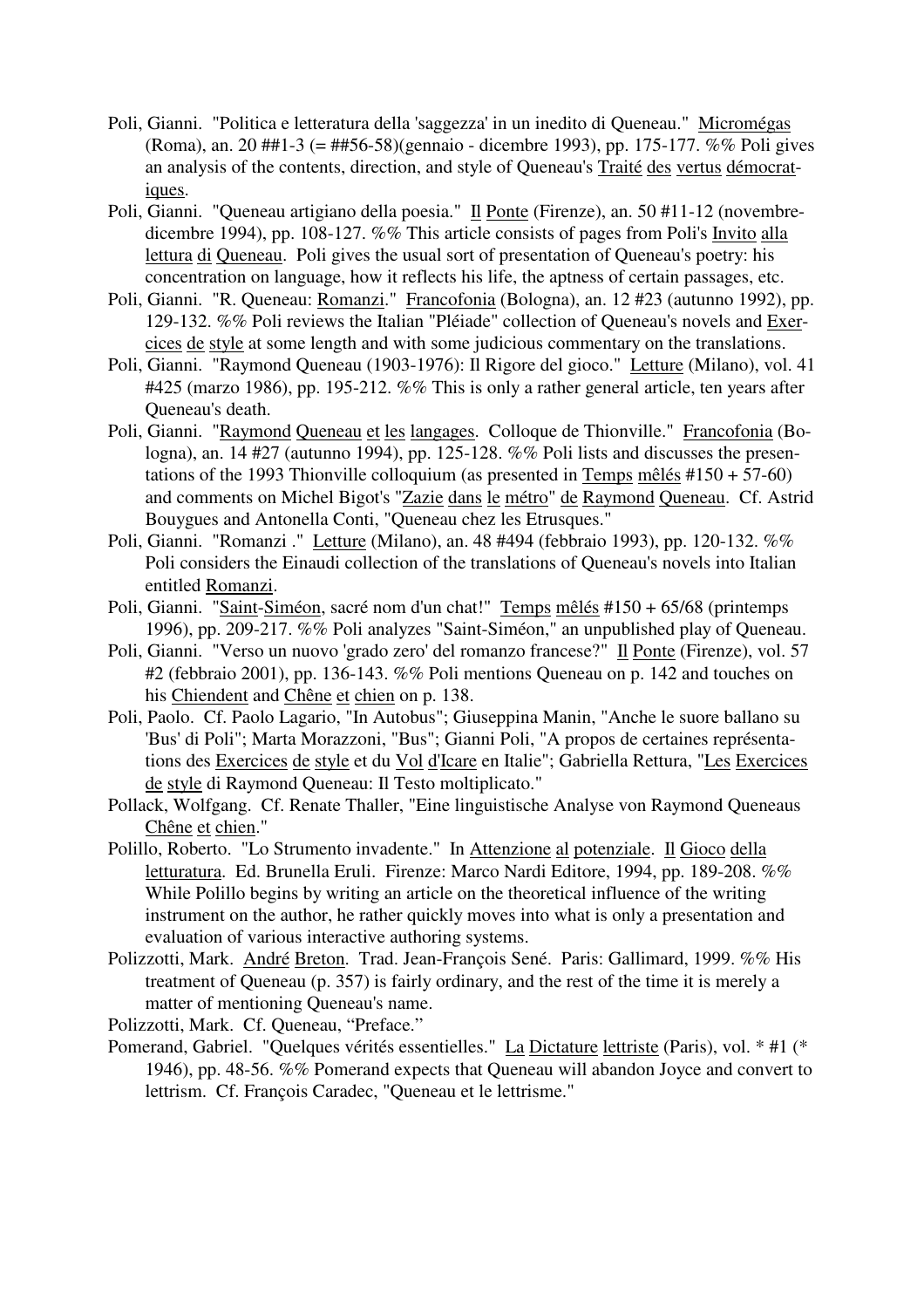- Pomian, Joanna, and Emmanuël Souchier. "'Cattleya': Intelligence artificielle et critique littéraire." Textuel (Paris), vol. \* #17 (octobre 1985), pp. 69-76. %% This concerns the development of a computer program to evaluate literature, and Exercices de style was used as a test subject.
- Pomian, Joanna, and Emmanuël Souchier. "Les Machines écrivantes ou l'écriture virtuelle." Traverses (Paris), vol. \* #44-45 (septembre 1988), pp. 108-119. %% This concerns the Oulipo and its methods. Cf. also Traverses #43 (février 1988) for "Informatique et pratiques écrivantes," an article by the same authors that might be of interest without actually touching Queneau.
- Pommerand, Gabriel. Cf. Viviane Papote, "Etre ou ne pas être."
- Pompili, Bruno. Breton, Aragon. Problemi del surrealismo. Bari: Sindia, 1972. %% Pompili cites Dionys Mascolo (p. 145) as saying that surrealism had at first been ahead of its time but that it had become outdated. The reference is to Mascolo's Le Communisme.
- Poncelet, Dominique. CR of Raymond Queneau and André Blavier's Lettres croisées. Lettres romanes (Louvain-la-neuve, Belgium), vol. 47 #4 (\* 1993), pp. 327-329. %% Poncelet describes this text and gives it a most positive evaluation.
- Poncin, Jean-Michel. "La Citation chez Raymond Queneau: Une Systématique de la réénonciation --- la déception du discours." Mémoire de licence. Directeur Jean-Marie Klinken-berg. Liège: Université de Liège, 1980. %% Poncin does a careful analysis of the nature and use of citations in Queneau's works.
- Ponge, Francis. Cf. Anonymous, (no title); Chris Andrews, Poetry and Cosmogony: Science in
	- the Writing of Queneau and Ponge; Christopher Stuart Andrews, "Poetry and Cosmogony: Science in the Writing of Queneau and Ponge"; Ludovic Janvier, "Plaine-langue"; Jean Paulhan and Francis Ponge, Correspondance 1923-1968; Pierre Vilar, "Queneau et Leiris, sous x."
- Pontalis, Jean-Bertrand. Cf. Sarane Alexandrian, "Les Structures de l'imaginaire chez Raymond Queneau"; Chris Andrews, "Hide and Seek: Autobiographical Secrets in the Work of Queneau and Perec."
- Ponty, Jean-Michel. Cf. Queneau, Floc, flac.
- Pop, Ian. Cf. Queneau, "Moral\_ elementar\_."
- Popkin, Henry. "The Famous and Infamous Wares of Monsieur Girodias." New York Times (New York), vol. 109 #37339 (17 april 1960), "New York Times Book Review" (vol. 65 #16), p. 4. %% Popkin gives a general view of the history, practice, and goals of the Olympia Press, and he refers to Zazie dans le métro several times. Cf. John Appleton, "Olympia Press."
- Popova, Alina. Cf. Queneau, Les Exercices de style.
- Popovic, Pierre. "Hommages collatéraux. Archéologie d'une catégorie indiscrète: Le Fou littéraire, l'excentrique (Nodier, Champfleury, Queneau, Blavier)." In Que vaut la littérature? Ed. Denis Saint-Jacques. Collection "Les Cahiers du centre de recherche en littérature québécoise," #26. Québec: Nota Bene, 2000, pp. 161-185. %% Popovic describes and considers the nature of the "fou littéraire" not only historically but also by comparison of various authors who have worked on the question in the past 150 years.
- Porché, François. "La Chronique littéraire." L'Epoque (Paris), an. 3 #901 (27 novembre 1939), p. 4. %% Porché reviews Un Rude Hiver by looking at Queneau's humor and lan-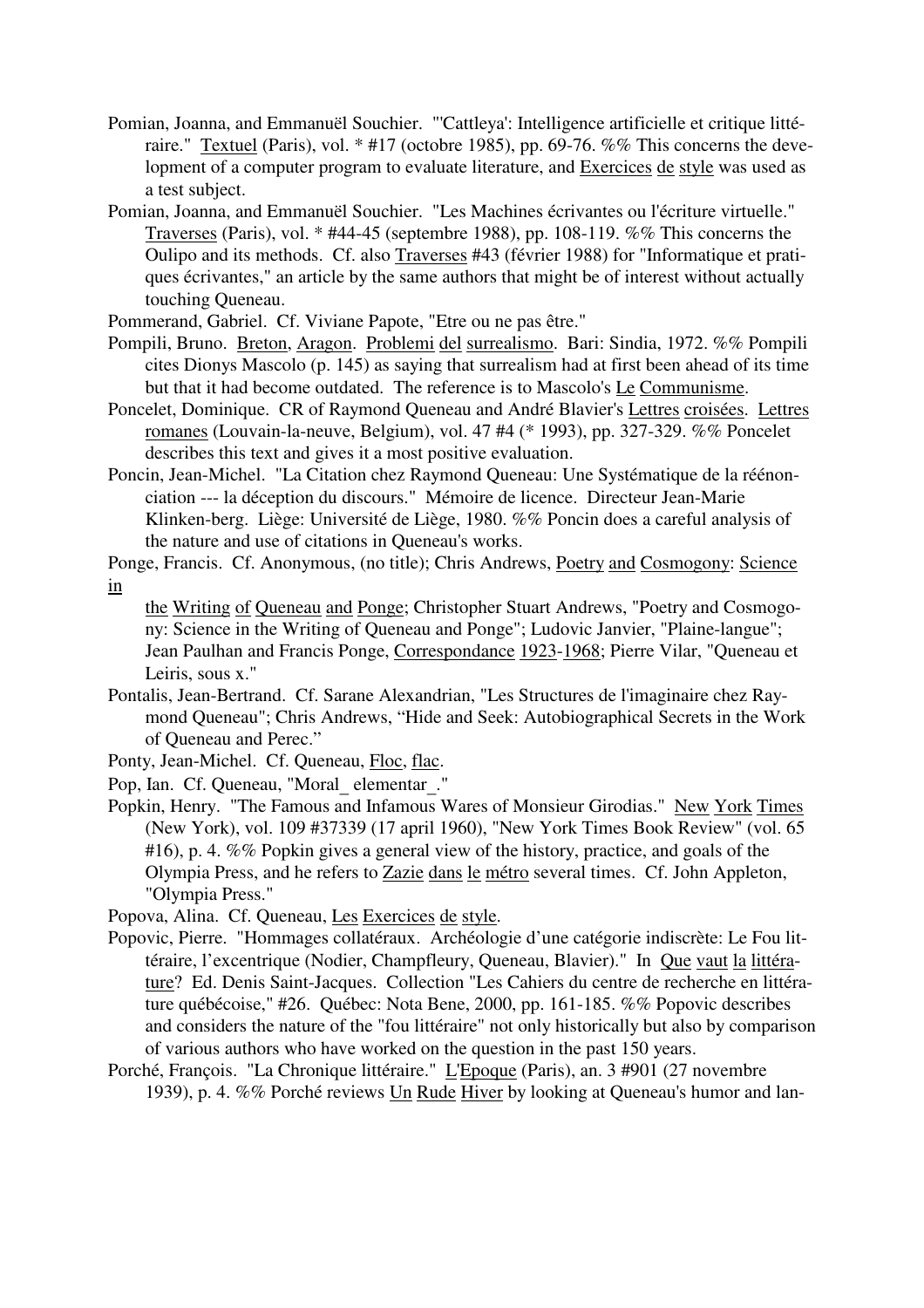guage in a general sort of way; he also reviews novels by other authors.

Porset, Charles. Cf. Michel Raimond, "Queneau et le jeu romanesque dans Pierrot mon ami."

- Portugal, Anne. Cf. Michael Sheringham, "Dans le quotidien. Immersion, résistance, liberté. Raymond Queneau, Anne Portugal."
- Porzio, Domenico. "La Terribile Bambina Zazie." Oggi (Milano), an. 16 #34 (25 agosto 1960), p. 55. %% Porzio praises Zazie nel metrò, which had recently appeared in Franco Fortini's translation.
- Pos, Sonja. "Blauwe Bloempjes van Queneau." Litterair Paspoort (Amsterdam), an. 21 #201 (december 1966), pp. 235-236. %% This seems to be a review of Les Fleurs bleues.
- Poslaniec, Christian, ed. Poèmes tout frais pour les enfants de la dernière pluie. ?: La Farandole, 1993. %% Poslaniec includes Le Chien à la mandoline: "Le Début et la fin" (p. 44).
- Postel and Duchâtel. Pandore et l'ouvre-boîte. Paris: Denoël, 1999. %% The authors (with no first names in sight) nod to Queneau several times in this novel, including characters who have an intimation that they are fictional, Laverdure and a Prince Luigi making an appearance as characters, and references in the notes to certain publications of the Collège de 'Pataphysique. Cf. Amis de Valentin Brû #19-20 (juillet 2000), p. 41.
- Postrov, Serge Alexandrovitch. "Un Plagiat par anticipation des Cent Mille Milliards de poèmes." Amis de Valentin Brû #31 (juin 1985), pp. 29-32.  $\sqrt[6]{\frac{6}{\sqrt[6]{\pi}}}$  This is a question of a Russian text from the early 19th century.
- Poteet, Susan. "Selected Novels by Raymond Queneau: An Annotated Bibliography of **Critical** 
	- Works." Master's thesis. Director David Gobert. Carbondale, Illinois: Southern Illinois University, 1984. %% This bibliography chronologically lists the works giving critical attention to Le Chiendent, Le Dimanche de la vie, Les Fleurs bleues, Odile, Pierrot mon ami, and Zazie dans le métro.
- Potin, Céline. "Les Dérapages de la parole dans les romans de Queneau: «Rumeurs, ragots, potinset 'can-qu'en dira-t-on'»." Directeur Daniel Delbreil. Mémoire de maîtrise de Lettres modernes. Paris: Université de Paris III (Sorbonne nouvelle), 2000. %% Potin considers not only the sorts of oral messages which move through the text but also the sorts of perturbations which they undergo and the results of such traffic. [This work is available at the Centre de recherches "L'Esprit nouveau en poésie"; Institut de littérature française; université de Paris III; 13, rue de Santeuil, 75005. It will be necessary to contact Professeur Daniel Delbreil beforehand in order to receive authorization.]

Poucel, Jean-Jacques. Cf. Jacques Roubaud, "Perecquian Oulipo."

- Pouilloux, Jean-Yves. "Les Fleurs bleues" de Raymond Queneau. Ill. Eric Provoost. Collection "Foliothèque," #5. Paris: Gallimard, 1991. %% This seems to be a student's textbook, but it is still a very good source book for those interested in reading this novel. Cf. Anne-Marie Jaton, "Les Fleurs bleues, bilan provisoire"; Jean-Pierre Longre, "Entre Chiendent et Fleurs bleues, la culture du titre chez Raymond Queneau."
- Pouilloux, Jean-Yves. "Les Fleurs bleues" de Raymond Queneau. Collection "Foliothèque," #5. Paris: Folio, 1999.
- Pouilloux, Jean-Yves. "Histoires d'E." Magazine littéraire (Paris), vol. \* #193 (mars 1983), pp. 24-25. %% Pouilloux considers Georges Perec's basic take on writing in principally considering his La Disparition.
- Pouilloux, Jean-Yves. "Notice." In Queneau, Oeuvres complètes, vol. III. Paris: Gallimard,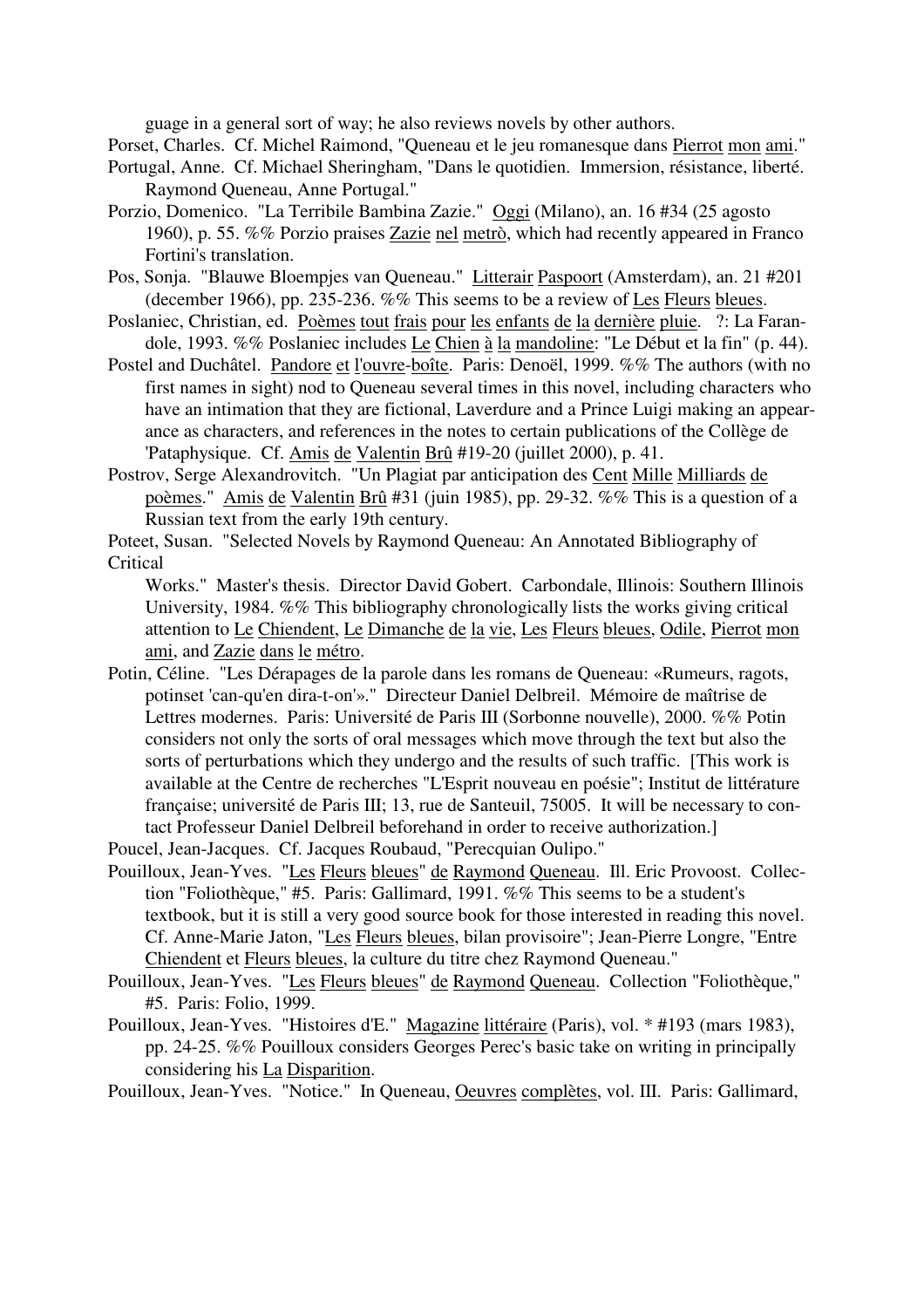2006, pp. 1719-1746. %% Pouilloux's essay concerns Les Oeuvres complètes de Sally Mara (which includes Queneau's Preface, On est toujours trop bon avec les femmes, Jourrnal intime de Sally Mara, and "Sally plus intime"). After discussing the curious nature of the three works comprising the basis of Les Oeuvres complètes de Sally Mara (not the "Preface"), as well as their disparity, Pouilloux addresses the creation of each of the three texts. He then considers such topics as "Sally and Joyce" and the "poétique de l'allusion et du contre-pied" before passing to a consideration of the reception of each of the works, as short bibliography, a note on each of the texts, and textual notations.

- Pouilloux, Yves. "Préface." In Queneau, Je naquis au Havre un 21 février 1903, pp. 5-7. %% Pouilloux is very positive and very general but doesn't really go anywhere.
- Pouilloux, Jean-Yves. Cf. Anonymous, "Les Fleurs bleues de Raymond Queneau. Table ronde

animée par Jean-Yves Pouilloux avec la participation de Mario Fusco, Jirí Pelán, Manuel Serrat Crespo, and Jan Pieter van der Sterre"; Juliette Joste, "L'Auteur oulipien."

- Poujol, Jacques. "Jacques Prévert ou le langage en procès." French Review (Baltimore), vol. 31 #5 (april 1958), pp. 387-395. %% Poujol refers to and cites Queneau's "Jacques Prévert, le bon génie" (p. 391).
- Poulaille, Henry. Cf. Jérôme Meizoz, "L'Age du roman parlant, 1919-1939 (Queneau, Céline, Ramuz, Giono, Cendrars, Poulaille)."
- Poulain, Henri. "Les Cent Visages de la ruée vers l'or." La Gerbe (Paris), an. 5 #207 (29 juin 1944), p. 4. %% Poulain is reviewing a book by Léon Lemonnier, who states that Queneau had given him the idea for it.
- Poulanges, Alain, and Janine Marc-Pezet. Le Théâtre des 3 Baudets. Paris: Du May, 1994. %% In this primarily pictorial history of the "3 Baudets" theater, Queneau appears only in regard to the presentation of Zazie dans le métro staged there in the fall of 1959; cf. pp. 66-67 and 79-80.
- Poulet, Robert. "Faux Snobs de l'ordurier." Carrefour (Paris), an. 16 #766 (20 mai 1959), p. 22. %% Poulet gives a review of Zazie dans le métro, with insistence on the "dirty" language.
- Poulet, Robert. "Une Page gaie, une triste page." Rivarol (Paris), vol. \* #426 (12 mars 1959), p. 12. %% This is a rather thoughtful review of Zazie dans le métro.
- Poulet, Robert. "Qu'on laisse tranquille les petites filles." Carrefour (Paris), an. 16 #792 (18 novembre 1959), p. 21. %% This is more or less a discussion of young girls in fiction who lose of their virginity, with a bare mention of Zazie dans le métro.
- Poulet, Robert. "Zazie au lutrin." Rivarol (Paris), vol. \* #1179 (15 août 1973), p. 11. %% Poulet gives a rather interesting review of Queneau's Le Voyage en Grèce.
- Pound, Ezra. Cf. Michel Lécureur, Raymond Queneau, p. 222; Queneau, "Guide to kulchur par Ezra Pound"; Queneau and André Blavier, Lettres croisées 1949-1976, pp. 91-93.
- Poupet, Georges. "Nouveaux Romans." Le Jour (Paris), an. 8 #6 (6 janvier 1940), p. 2. %% Very brief, only a summary of Un Rude hiver.
- Pourchet, Maurice. CR of Loin de Rueil and Exercices de style. La Nef (Paris), an. 4 #36 (novembre 1947), pp. 144-145. %% Pourchet spends most of his review in comparing Queneau to Paul-Jean Toulet.
- Pourrat, Annette. "L'Aventure est au bout de la rue." La Montagne (Clermont-Ferrand), an. 39 #12582 (20 février 1959), p. 8. %% Pourrat merely presents and approves of Zazie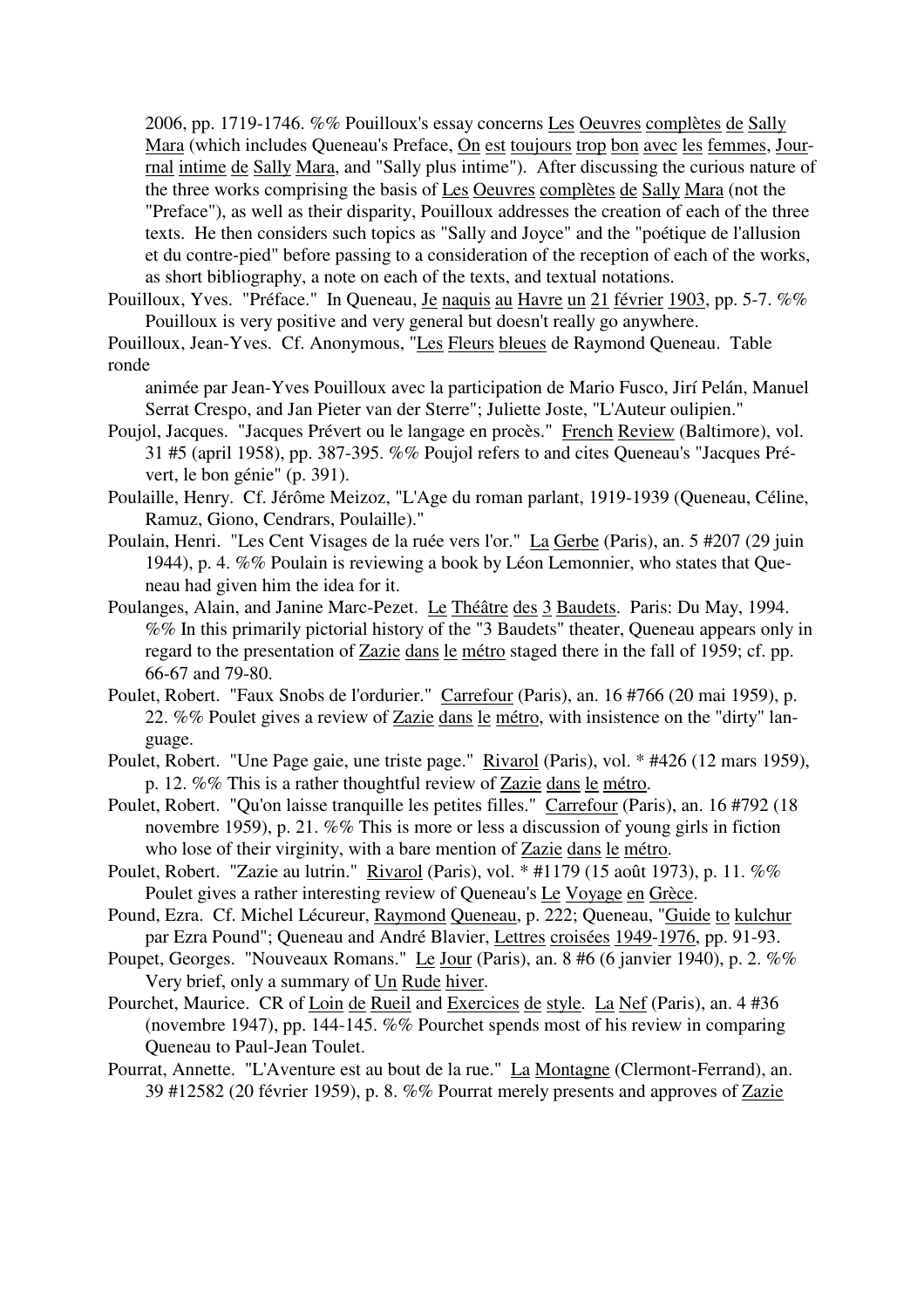dans le métro.

- Pous, Claire. "Les Personnages de Raymond Queneau: Entre Tradition et modernité." Mémoire de lettres modernes. Perpignan: 1998.
- Pouy, Jean-Bernard. "Combien ça fait en euros?" Amis de Valentin Brû #26-27 (octobre 2002), pp. 52-53. %% This is an "exercice de style" prepared for the radio. It is based on Queneau's " " and concentrates on changing old francs to new and then to euros. Cf. Astrid Bouygues, "Queneau chez les Papous."
- Pouy, Jean-Bernard. Pierre de Gondol. 1280 âmes. Paris: Editions Baleine, 2000. %% Pouy's novel is the story of a literary detective searching for 5 missing characters. Queneau is mentioned on pages 12 and 28. Cf. Christine Méry, "Deux Lettres."
- Pouy, Jean-Bernard. Cf. Bertrand Tassou, "Les Enfants de Raymond."
- Powell, Nicholas. Cf. Paul Webster and Nicholas Powell, Saint-Germain-des-Prés.
- Powrie, Phil. Cf. Trista Selous, "Marguerite and the Mountain."
- Pozzi, Giovanni. Cf. Christiane Castella, "Pediculés chez Queneau dans Loin de Rueil."
- van Praag, Siegfried E. "Fransche Literatuur van 1940 tot 1945." Critisch Bulletin ('sGravenhage, Holland), vol. 13 #\* (maart 1946), pp. 97-100; #\* (april 1946), pp. 145-150; and #\* (mei 1946), pp. 193-198. %% Van Praag just mentions Queneau's Pierrot mon ami on p. 196.
- Praeger, Rick. Cf. Linda Ashton, "Queneau News is Good News."
- Praegger, Michèle. "Self-translation as Self-confrontation: Beckett's Mercier et/and Camier." Mosaic (Winnipeg, Manitoba), vol. 25 #2 (spring 1992), pp. 91-105. %% Praegger makes a bare reference to Queneau's "Connaissez-vous le chinook?" on p. 96.
- Prassinos, Mario. "Bonjour Meussieu Queneau." In Bibliothèque municipale du Havre, Raymond Queneau, p. 12. %% This is merely a homage-type poem.
- Prassinos, Mario. "Picasso en prison." L'Arc (Aix-en-Provence), vol. \* #82 (décembre 1981), pp. 70-72. %% Prassinos recounts a visit that he and Queneau made to Picasso "après la défaite."
- Prasteau, Jean. "Queneau devant l'absurde." Le Figaro littéraire (Paris), an. 15 #753 (24 septembre 1960), p. 2. %% Queneau and Marcel Aymé went to see Raymond Devos perform; they loved him.
- Prasteau, Jean. "Raymond Queneau à l'Académie Goncourt." Le Figaro (Paris), an. 125 #2025

(13 mars 1951), pp. 1 and 7. %% Prasteau announces the election, describes the other members arriving before the balloting, and relates an interview at Queneau's apartment without doing any real commentary.

Prasteau, Jean. "Soixante-dix Romans cette année au menu des Goncourt." Le Figaro littéraire

(Paris), an. 6 #286 (13 octobre 1951), p. 1. %% Queneau comments on how he feels on his first chance to help select a winner for the Prix Goncourt.

- Prasteau, Jean. "Veillée d'armes chez les Goncourt." Le Soir (Bruxelles), an. 69 #336 (3 décembre 1955), p. 6. %% Prasteau presents each of the ten academicians in a light and superficial manner. For Queneau he highlights Pierrot mon ami and Greco's rendition of "Si tu t'imagines."
- Prasteau, Jean, and André Geril. "Les 'Goncourt' sur le sentier de la guerre..." Le Figaro (Paris), an. 131 #4110 (23-24 novembre 1957), pp. 1 and 15. %% This concerns a Goncourt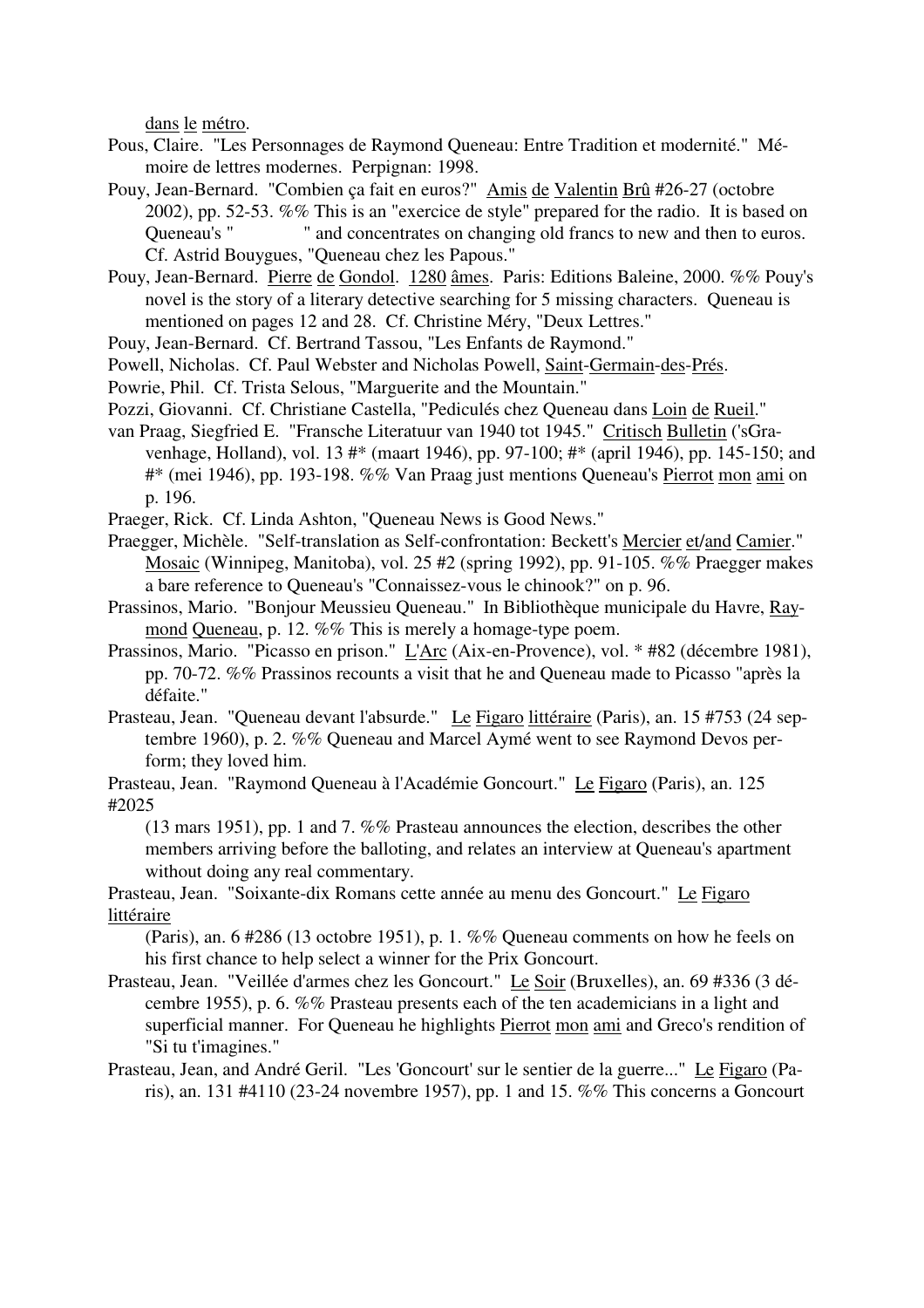crisis but does not mention Queneau.

Prasteau, Jean. Cf. Jean Chalon and Jean Prasteau, "Le Tour du monde de la littérature."

Prato Caruso, Leonella. Cf. Queneau, Il Diario intimo di Sally Mara.

- Prédal, René. Louis Malle. Paris: Edelig, 1989. %% Prédal gives a fairly detailed look at just what was involved in creating the film version of Zazie dans le métro. Very definitely a help in understanding the transition from novel to film. Cf. Robert M. Webster, CR of René Prédal's Louis Malle.
- Preisendanz, Wolfgang. Cf. Siegfried J. Schmidt, "Komik im Beschreibungsmodell kommunikativer Handlungsspiele."
- Premoli, Marina. Cf. Alexandre Kojève, "I Romanzi della saggezza."
- Presle, Michel. This is a pseudonym Queneau used. Cf. Queneau, On est toujours trop bon avec les femmes.
- Presle, Micheline. L'Arrière-mémoire. Paris: Flammarion, 1994. %% Presle describes her relation to Queneau (pp. 191-193).
- Presle, Micheline. Cf. Queneau, "Hommage à Micheline Presle."
- Prévert, Jacques. "Rue du Château." In Queneau by Jacques Bens. Paris: Gallimard, 1962, pp. 13-16. %% This interview goes from telling of Queneau's early years in Paris (including the story of Queneau giving lessons in French to an American drug dealer) to a general tribute.
- Prévert, Jacques. Cf. Jean-Marie Catonné, Queneau.
- Prévost, André. Cf. Queneau, "André Prévost: Cieux nouveaux ou quatre hommes dans la lune."
- Prévost, Jean. Cf. Pierre Lafue, "Nouveaux Psychologues"; Queneau, "Le Souvenir du match Hemingway-Prévost."
- Prévost, J.-L. CR of Les Fleurs bleues. Livres et lectures (Issy-les-Moulineaux), vol. \* #203 (octobre 1965), p. 467. %% Prévost summarizes the plot and examines the language, then decides that the novel's value is questionable.
- <sup>P</sup>\_ibyl, Zden\_k. Cf. Queneau, Zazi v metru.
- Price, R. G. G. "New Novels." Punch (London), vol. 255 #6676 (21 august 1968), p. 274. %% Price's review seems to entirely miss the point of Barbara Wright's translation of The Bark Tree.
- Price, Sally, and Jean Jamin. "A Conversation with Michel Leiris." Current Anthropology (Uxbridge, Middlesex, UK), vol. 29  $#1$  (february 1988), pp. 157-174. %% The authors just mention Queneau's name in a note on p. 169.
- Prieto, Jenaro. Cf. Danièle Gasiglia-Laster, "'Mon Associé M. Davis.' Du Roman de Jenaro Prieto au scénario de Raymond Queneau."

Prieur, Jérôme. Cf. Queneau, Saint-Glinglin: Extract.

- Prigent, Christian. Ceux qui merdRent. Paris: P.O.L., 1991. %% Prigent's view of Queneau's poetry is far from standard and gives pause for thought.
- Prince, Gerald. CR of Walter Redfern's Zazie dans le métro. French Review (Champaign, Illinois), vol. 55 #4 (march 1982), pp. 559-560. %% Prince lists the contents and gives a word of praise.

Prince, Gerald. Guide du roman de langue française (1901-1950). Lanham, Maryland: Univer-

sity Press of America, 2002. %% Prince offers summaries of and brief commentaries on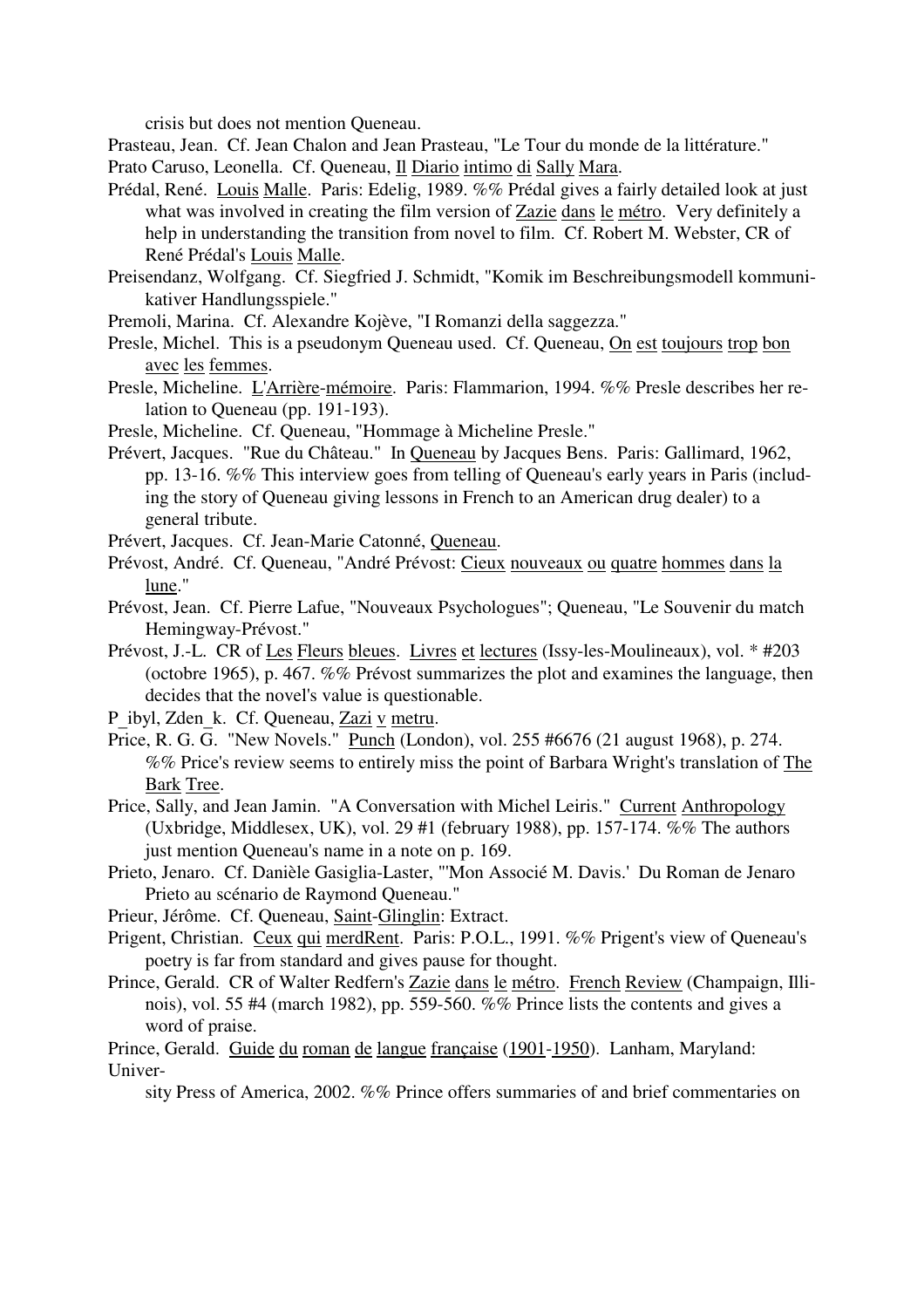Le Chiendent (pp. 189-190), Pierrot mon ami (pp. 242-243), Loin de Rueil (pp. 254-255), and Saint-Glinglin (pp. 289-290). He also mentions Queneau on pp. 193, 276, and 304.

- Prince, Gerald. "Jean-Philippe Toussaint." Sites: The Journal of Twentieth/Century Contemporary French Studies (Connecticut), vol. 3 #1 (spring 1999), pp. 157-161. %% This is an electronic journal [www.sites.uconn.edu/Archive/], and you apparently need to subscribe in order to read it.
- Prince, Gerald. "Noms équivoques dans l'oeuvre romanesque de Queneau." Romance Notes (Chapel Hill, North Carolina), vol. 11 #1 (autumn 1969), pp. 1-3. %% Prince lists the relevant characters' names with little analysis.
- Prince, Gerald. "Queneau et l'anti-roman." Neophilologus (Gröningen), vol. 55 #1 (january 1971), pp. 33-40. %% Prince basically lists the non-traditional elements in Queneau's novels.
- Prince, Gerald. Cf. Betty Jeannine Slowinski, "Trois Etapes de la modernité de l'écriture de Raymond Queneau: Loin de Rueil, Le Chiendent, et Saint-Glinglin."
- Prist, Paul. "Sur le front des lettres: De l'hôtel Massa à la Place Gaillon." La Flandre libérale (Gand), an. 77 #76 (17 mars 1951), p. 3. %% Prist notes that Queneau's election to the Académie Goncourt marks a revolution in French literature.
- Prokop, Jan. "Raymond Queneau ou la présence au monde." Kwartalnik Neofilologiczny (Warszawa), vol. 18 #1 (\* 1971), pp. 11-24. %% Prokop discusses Queneau's poetic perspective. Cf. Jerzy Falicki, "Amplification du code poétique dans Courir les rues de Raymond Queneau."
- Prokosch, Frederic. Cf. Gore Vidal, "Pornography."
- Le Promeneur de la Seine. "R. Queneau: Exercice de rire." Gazette de Lausanne (Lausanne), an. 162 #31 (7-8 février 1959), "Magazine littéraire," p. 10. %% The author gives a positive but superficial review of Zazie dans le métro.
- Le Promeneur de la Seine. "Rive gauche, rive droite." Gazette de Lausanne (Lausanne), an. 163 #165 (16 juillet 1960), p. 10. %% The author does not like Zazie dans le métro and cites The London Observer (cf. J. G. Weightman, "A Quainter Lolita") as finding Queneau to be only "un écrivain habile, mais secondaire" (a "clever minor writer"). Weightman's review concerns Barbara Wright's translation and is far more nuanced than the "prome-neur" indicates.
- Prot, Robert. "A propos de Queneau." Confluent (Rennes), vol. \* #2 (février 1974), p. 19. %% Prot reviews three Queneau films, "La Mort en ce jardin," "Le Chant du styrène," and "Zazie dans le métro." His comments on the first are of some interest, an interest which the other two commentaries do not completely lack.
- Provoost, Eric. Cf. Queneau, Le Chiendent, Les Derniers Jours, Le Dimanche de la vie, Les Fleurs bleues, Loin de Rueil, On est toujours trop bon avec les femmes, Pierrot mon ami, and Le Vol d'Icare.
- Pruna, Domingo. Cf. Queneau, Zazie en el "metro."
- Pryce-Jones, David. Cf. Queneau, "A World of Fantasy."
- Pudlowski, Gilles. "L'Envers et l'endroit." Les Nouvelles littéraires (Paris), an. 55 #2631 (13 avril 1978), p. 32. %% Pudlowski does little more than present Jean-Pierre Dauphin, ed., Raymond Queneau plus intime.
- Pudlowski, Gilles. "Un Homme absent du monde." Les Nouvelles littéraires (Paris), an. 55 #2631 (13 avril 1978), p. 32. %% This has some very interesting comments by Jean-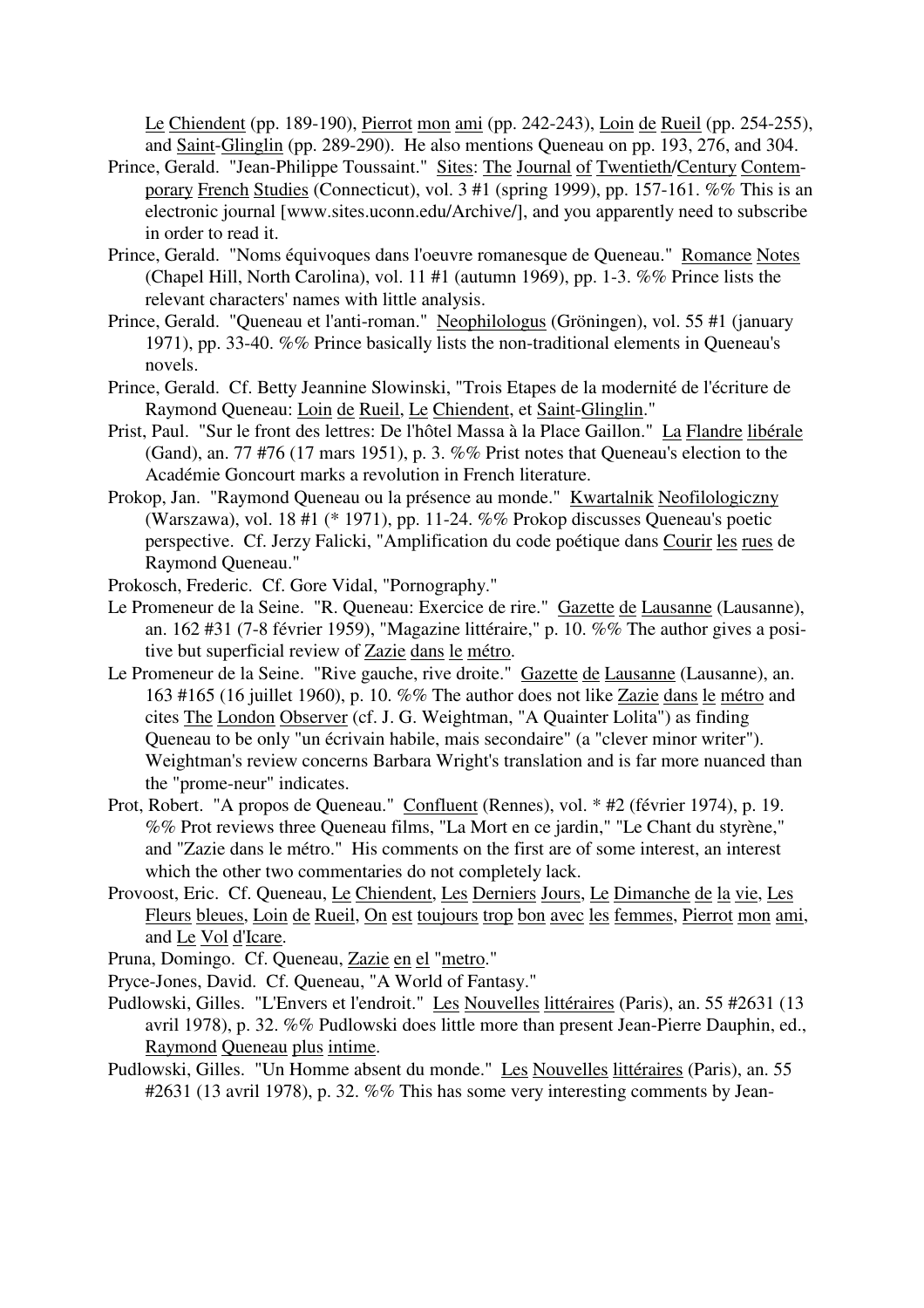Marie Queneau on his father. This is not the same as the previous entry, in spite of the fact that they appear on the same page.

- Pudlowski, Gilles. "Le Polar est bouffé aux mythes." Les Nouvelles littéraires (Paris), an. 58 #2757 (9 octobre 1980), p. 28. %% Pudlowski just speaks of a Zazie-like figure in a new detective novel.
- Puech, Henri-Charles. "Préface." In his En Quête de la gnose. Vol. I. Paris: Gallimard, 1978, pp. ix-xxx. %% Puech is grateful (p. xxx) for Queneau's friendship and his support for the publication of this work.
- Puech, Henri-Charles. Cf. Bernard Baillaud, "Raymond Queneau autour d'Une Histoire modèle: L'Histoire, le malheur, le récit (I)"; Jacques Birnberg, "Battre la campagne: Est-ce le fait de Queneau ou de ses exégètes?"; Astrid Bouygues and Daniel Delbreil, "Claude Simonnet face à l'homme Raymond Queneau," pp. 20 and 47-48; Stanley Fertig, "Une Ecriture encyclopoétique: Formation et transformation chez Raymond Queneau," pp. 17-19; Jean-François Lecoq, "La Fin de l'histoire et le dernier roman. Les Fleurs bleues de Queneau comme hypertexte"; Donna Clare Tyman, "Le Thème de la fausse science dans Saint-Glinglin. Etude théologico-historique de trois romans du T.S. Raymond Queneau." Cf. also the note at the end of the "Gnosticism" subject entry. And there are some sort of manuscripts available at the CDRQ under the titles "Arius," "Denys," "Gnose," "Irenée," "Manichéisme," and "Textes du Fayyoum."
- Puffmore, Henry. "Under Review." Bookseller (London), vol. \* # 2843 (18 june 1960), pp. 276-278. %% Puffmore does not review Barbara Wright's translation of Zazie as much as he refers to four other English-language reviews (Weightman, Jameson, Raymond, and Alsop).
- Puffmore, Henry. "Under Review." Bookseller (London), vol. \* #3189 (4 february 1967), pp. 348-350. %% Puffmore summarizes five English-language reviews of Barbara Wright's translation of Between Blue and Blue (Les Fleurs bleues), those of Berridge, Wordsworth, Brooke-Rose, Heppenstall, and Mortimer.
- Pugh, Anthony. "Teaching 'nouveaux romans'." Paragraph (Cambridge, England), vol. 1 #1 (march 1983), pp. 29-43. %% Pugh offers an overview of the question as well as some specific formulas for success in this area. He mentions Queneau as one of the earliest and most demanding authors of a "nouveau roman" and suggests the Exercices de style as a good tool to introduce students to the nature of style.
- Puig, Manuel. Cf. Robert Alter, "Mimesis and the Motive for Fiction."
- Pujo, Jacqueline. Cf. Maryse Brumoni, Dominique Le Guen, and Jacqueline Pujo, "Lire, c'est relire avec un projet de lecture."
- Punday, Daniel. "Toying with the Parser: Aesthetic Materiality in Electronic Writing." The Journal of Aesthetics and Art Criticism (Cleveland), vol. 61 #2 (spring 2003), pp. 105- 119. %% Punday cites Aarseth's Cybertext (p. 109) in regard to Queneau's Cent Mille Milliards de poèmes; this is the same passage that Aarseth uses in his prior article.
- Purves, Alan C. "That Sunny Dome: Those Caves of Ice: A Model for Research in Reader Response." College English (Urbana, Illinois), vol. 40 #7 (march 1979), pp. 802-812. %% Purves uses the Exercices de style (p. 805) to illustrate a point he is making about the possible persistence of "meaning" across changes in the text of a work.
- Puttemans, Pierre. "Lettres croisées." Mensuel littéraire et poétique (Bruxelles), vol. \* #173 (février 1989), p. 8. %% Puttemans gives a very positive review of Queneau and Blavier's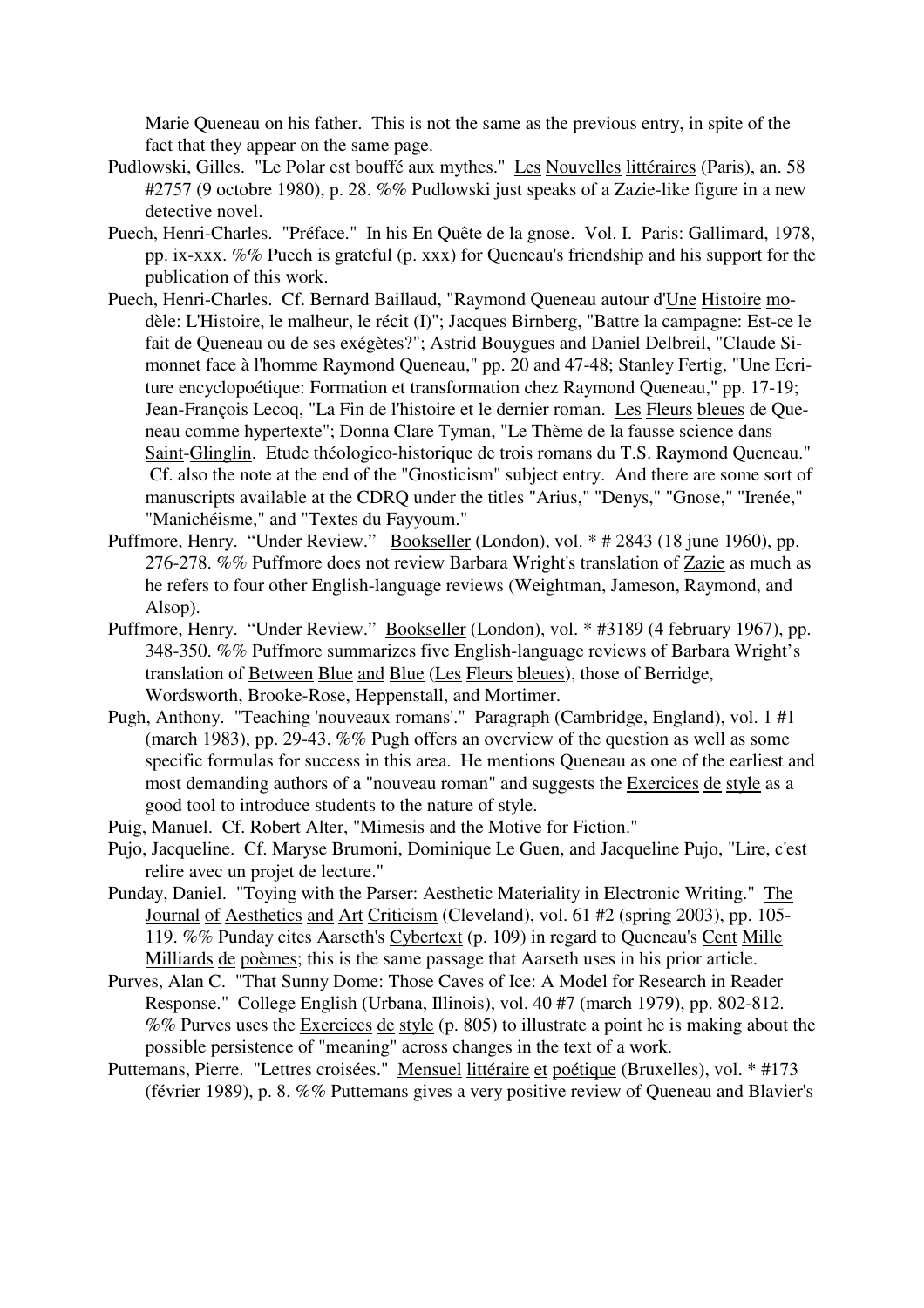Lettres croisées.

- Pyle, Fergus. "Queneau's Wake." Irish Times (Dublin), an. \* #38860 (21 february 1981), p. 12. %% Pyle's review of We Always Treat Women Too Well contains some interesting information on the work's origin.
- Pyle, Fergus. "1916 French Style." Irish Times (Dublin), an. \* #35950 (27 august 1971), p. 8. %% Pyle interviews Queneau three months after the debut of the film version of On est toujours trop bon avec les femmes. Pyle concentrates on Sally Mara, covers Queneau's Irish connections, and lets Queneau reflect on regional literatures in France and Ireland. Cf. Carol O'Sullivan, "Retranslating Ireland: Orality and Authenticity in French and German Translations of Blasket Island Autobiography"; Queneau, Cher Monsieur-Jean-Marie-mon fils: Lettres 1938-1971, p. 270.
- Quemada, B. Cf. Pierre Léon, "Phonétisme, graphisme, et zazisme"; Queneau, "L'Analyse matricielle du langage."
- Queneau, A. I. This is Anne Isabelle, the wife of Jean-Marie Queneau.
- Queneau, Anne-Isabelle, ed. Album Raymond Queneau. Collection "Albums de la Pléiade," #41. Paris: Gallimard, 2002. %% This work is one of a kind. It is composed of a single text by Anne-Isabelle Queneau which describes in some detail Queneau's life and its "petite histoire" without being a true biography. It is liberally adorned with photos and partial reproductions of some documents, which is why the title of "album" is appropriate. The combination of text and illustrations is both charming and illuminating. Cf. Norbert Czar-ny, "Fleur bleue et chiendent"; Jacques de Decker, "C'est la fête à Queneau!"; Hervé Le Tellier, CR of Queneau, Oeuvres complètes vol. II (Romans I) and Anne-Isabelle Queneau, ed., Album Raymond Queneau; Laurent Lemire, "L'Esprit Queneau."
- Queneau, Anne-Isabelle. Cf. Claire Devarrieux, "Que nos héritiers se débrouillent"; Queneau, Cher Monsieur-Jean-Marie-mon fils: Lettres 1938-1971, Journal 1939-1940 and Journaux: 1914-1965.
- Queneau, Janine. Adieu chansons. Avec une illustration par Joan Miró. Collection "PS," #105
	- (cahiers bimensuels). Paris: P. Seghers, 1951. %% This volume has 19 poems. Cf. Anonymous, CR of Janine Queneau's Adieu Chansons; Anonymous, "Janine Queneau, poète"; Emmanuel Boudot-Lamotte, "Quelques Souvenirs d'un lecteur ami..."; André Brissaud, "Poètes d'aujourd'hui, poètes de demain"; Luc Estang, "La Poésie"; L., CR of Janine Queneau's Adieu Chansons; Armand Lanoux, CR of Janine Queneau's Adieu Chansons; Marcel Lobet, "Deux Femmes sur sept ont fait de bons vers"; Aimé Patri, "Adieu Chan- sons par Janine Queneau"; Queneau, Le Voyage en Grèce, epigraph; Queneau and André Blavier, Lettres croisées 1949-1976, pp. 36, 300, and 346 (note 17); Claude Vareilles, "Les Poètes d'aujourd'hui sont les chantres de la nuit."
- Queneau, Janine. "Adieu chansons." Phare dimanche (Bruxelles), an. 7 #318 (3 février 1952), p. 6. %% This consists of an introduction and her "Adieu."
- Queneau, Janine. "Chansons." La Bouteille à la mer (Paris), vol. \* #72 (1<sup>ier</sup> trimestre 1952), pp. 25-26. %% Neither of these poems ("Sur le Macadam" and "Angéline") are in her Adieu chansons, but the first was reprinted with Jean Egen's "L'Insaisissable Raymond Queneau."
- Queneau, Janine. "Chansons." Temps mêlés #150 + 3 (automne 1979), pp. 5-45. %% These poems are not the same ones mentioned in her other entries.